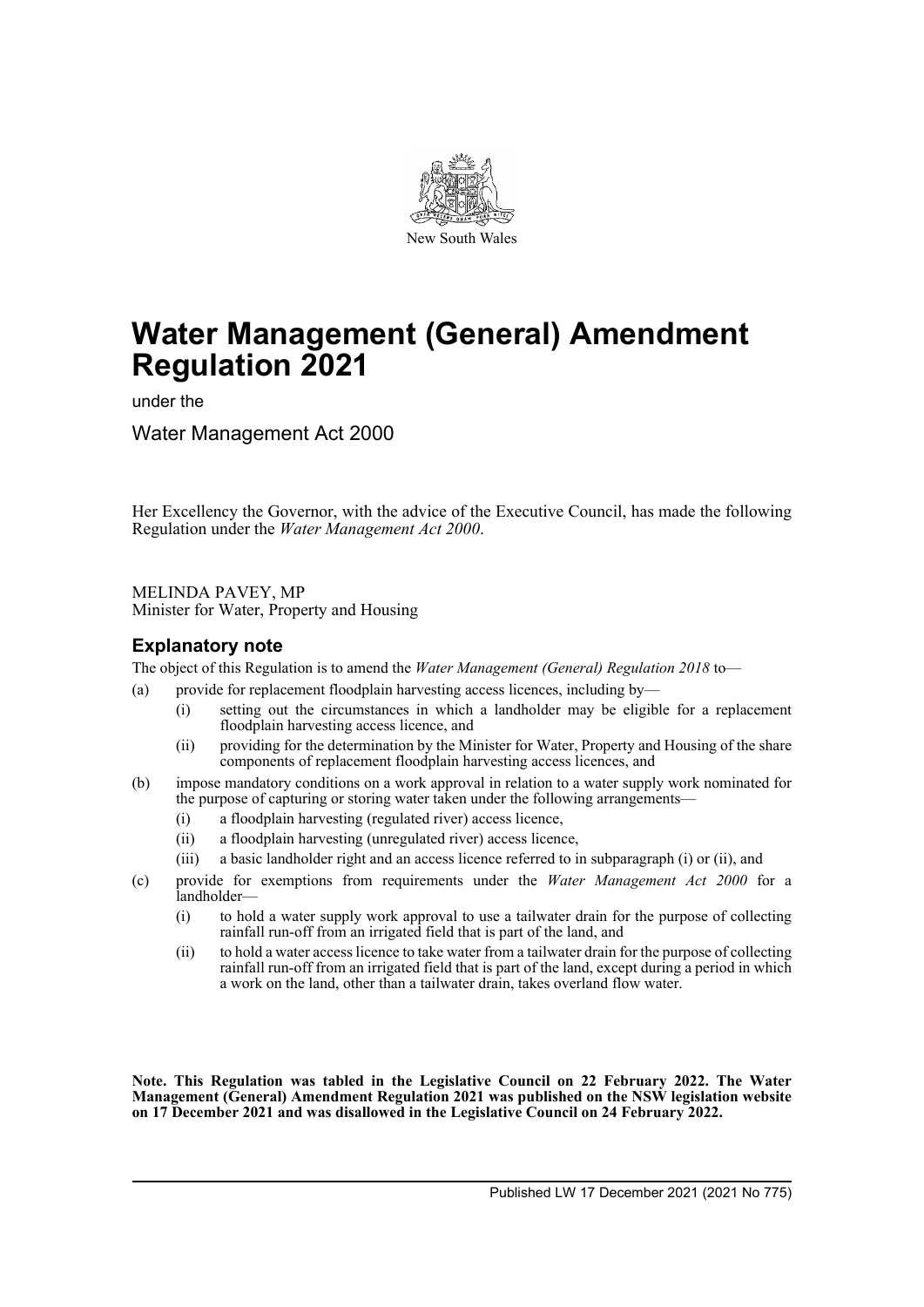## **Water Management (General) Amendment Regulation 2021**

under the

Water Management Act 2000

#### **1 Name of Regulation**

This Regulation is the *Water Management (General) Amendment Regulation 2021*.

#### **2 Commencement**

This Regulation commences on 14 February 2022 and is required to be published on the NSW legislation website.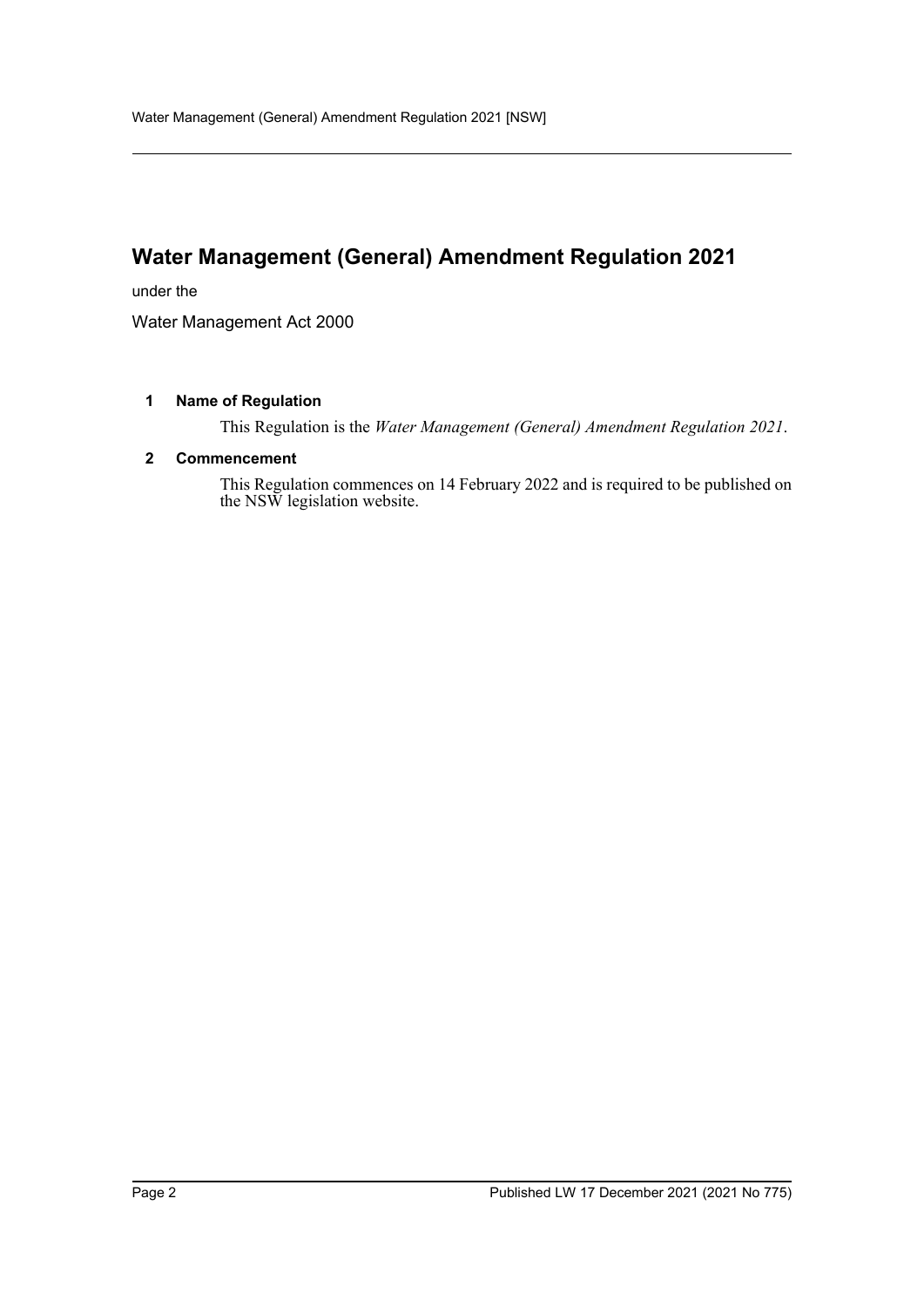## **Schedule 1 Amendment of Water Management (General) Regulation 2018**

#### **[1] Part 2A**

Insert after Part 2—

## **Part 2A Replacement floodplain harvesting access licences—the Act, s 57A**

## **Division 1 Preliminary**

#### **23A Definitions**

In this Part—

*bore licence* means a bore licence under the *Water Act 1912*, Part 5. *crop conversion rate* means the conversion rate—

- (a) specified in Appendix 2 to the *Volumetric Conversion—the next stage*, as in force from time to time, and available on the Department's website, and
- (b) expressed in units of a share component per hectare.

*eligible landholder* means a landowner eligible for a replacement floodplain harvesting access licence under clause 23B.

*eligible water supply work* means a water supply work specified in clause  $23\bar{B}(2)$ .

*landholder* means a landowner of land located on a floodplain who uses or used, or proposed to use, water from the floodplain.

*long-term average annual extraction limit* means the long-term average annual extraction limit specified in a water sharing plan for a water source.

*maximum crop area* means the maximum area of a landowner's land in hectares that is used for the growing of crops using irrigation.

*relevant year* means the water year between 1993 and 1999, inclusive, in which the greatest maximum crop area occurred on a landholder's land.

#### **23B Eligibility for replacement floodplain harvesting access licences**

- (1) The Minister is to determine if a landholder is eligible for a replacement floodplain harvesting access licence.
- (2) A landholder is eligible if the Minister is satisfied that, on 3 July 2008, a water supply work capable of floodplain harvesting—
	- (a) was fully constructed on the landholder's land and a relevant approval was in force that specified the work or another work to which the work was related or connected, or
	- (b) was fully constructed on the landholder's land without a relevant approval and an approval under the *Water Act 1912*, Part 8 was not required to construct the work, or
	- (c) was fully or partially constructed, or proposed to be constructed, on the landholder's land and an application for a relevant approval that specified the work was made but not determined.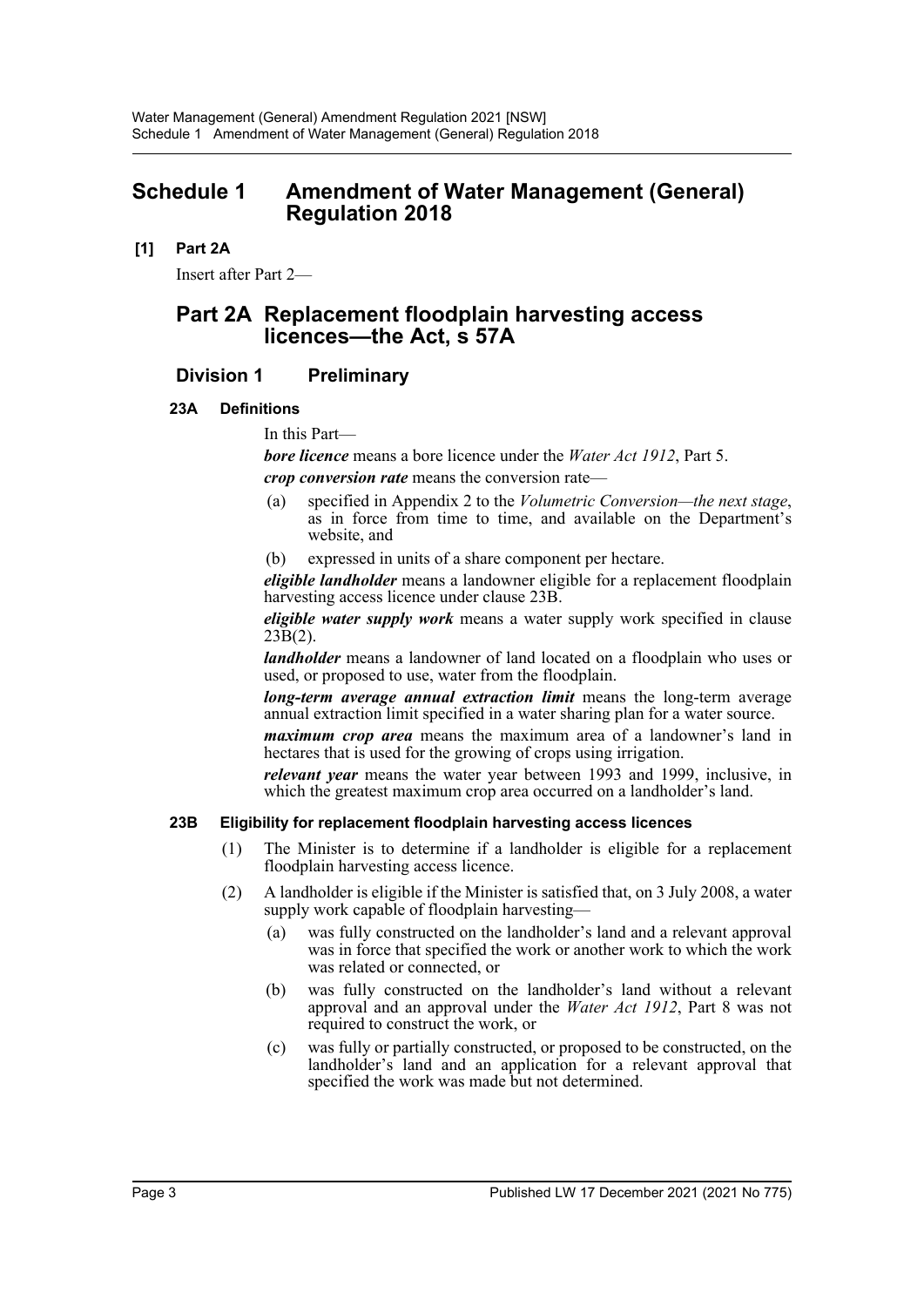- (3) In determining whether or not a landholder is eligible, the Minister must consider relevant information provided by the landholder in relation to the water supply work.
- (4) The Minister may determine that a landholder is not eligible only if—
	- (a) the landholder is given, whether under this clause or otherwise, written notice and 28 days in which to make submissions about the proposed determination of eligibility, and
	- (b) the Minister has considered submissions received from the landholder within the 28 days.
- (5) If the Minister determines that a landholder is eligible for a replacement floodplain harvesting access licence under this clause, the Minister must determine the share component of the licence in accordance with Division 2.
- (6) In this clause
	- *relevant approval* means—
		- (a) an approval under the Act, Chapter 3, Part 3, or
		- (b) a licence or permit within the meaning of the *Water Act 1912*, Part 2, or Part 8 as in force immediately before the repeal of that Part.

#### **Division 2 Determination of share component**

#### **23C Licences based on existing regulated and unregulated river access licences**

- (1) This clause applies to an eligible landholder if, on 3 July 2008, one of the following licences was in force in relation to the land on which the landholder's eligible water supply work is located—
	- (a) a regulated river access licence without an unregulated river access licence,
	- (b) a regulated river access licence with an unregulated river access licence,
	- (c) a Barwon-Darling unregulated river access licence.
- (2) The Minister must determine the share component of a replacement floodplain harvesting access licence by using the 3 models referred to in Division 3 that apply to the regulated river water source or the Barwon-Darling water source, as the case requires.
- (3) In determining the share component of a replacement floodplain harvesting access licence for a landholder eligible under subclause  $(1)(b)$ , the Minister must deduct the share component of the unregulated river access licence from the proposed share component of the replacement floodplain harvesting access licence.
- (4) Despite subclause (3), the Minister—
	- (a) is not required to deduct the share component of the unregulated river access licence if satisfied that there were no water supply works used in connection with the unregulated river access licence, and
	- (b) may deduct a proportion of the share component of the unregulated river access licence that corresponds with the amount by which the volume of water taken under the unregulated river access licence is less than the maximum volume specified for the licence.
- (5) In this clause—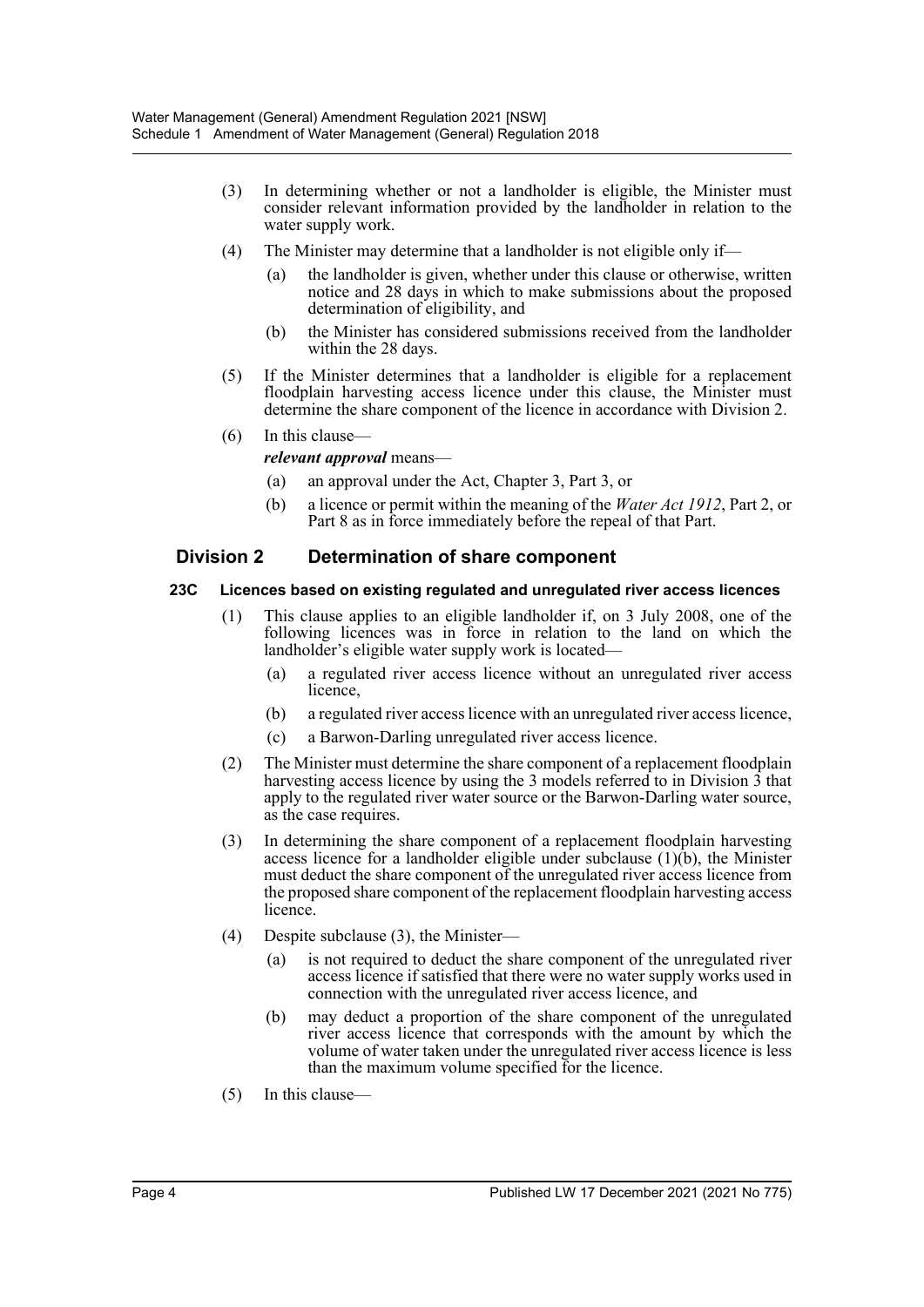*Barwon-Darling unregulated river access licence* means an unregulated river access licence with a share component that specifies the Barwon-Darling water source.

*Barwon-Darling water source* means the Barwon-Darling Unregulated River Water Source to which the *Water Sharing Plan for the Barwon-Darling Unregulated River Water Source 2012* applies.

*unregulated river access licence* means—

- (a) an unregulated river access licence, or
- (b) an entitlement that was replaced, on or after 3 July 2008, by an unregulated river access licence under the Act, Schedule 10.

#### **23D Licences based on existing unregulated river access licences**

- (1) This clause applies to an eligible landholder if—
	- (a) an entitlement or an entitlement and 1 or more bore licences was, on or after 1 July 1993 and on or before 30 June 1999, in force in relation to the land on which the landholder's eligible water supply work is located, and
	- (b) the entitlement was replaced by an unregulated river access licence under the Act, Schedule 10, and
	- (c) the bore licences, if any, were replaced by aquifer access licences under the Act, Schedule 10, and
	- (d) clause 23C does not apply to the landholder.
- (2) The Minister must determine the share component of a replacement floodplain harvesting access licence for the eligible landholder by-
	- (a) deducting the authorised area from the maximum crop area in the relevant year, and
	- (b) multiplying the result by the crop conversion rate for the crop grown in the relevant year, and
	- (c) deducting the metered groundwater usage in megalitres for the relevant year under the bore licences, if any, where 1 megalitre is taken to be 1 unit of a share component.
- (3) The share component of the replacement floodplain harvesting access licence is zero if the result under subclause  $(2)$  is less than or equal to zero.
- (4) In this clause—

*authorised area* means the area in hectares of the eligible landholder's land authorised to be irrigated under the entitlement referred to in subclause (1), immediately before the entitlement was replaced with an unregulated river access licence.

#### **23E Licences related to existing aquifer access licences**

- (1) This clause applies to an eligible landholder if—
	- (a) a bore licence was, on or after 1 July 1993 and on or before 30 June 1999, in force in relation to the land on which the landholder's eligible water supply work is located, and
	- (b) the bore licence was replaced by an aquifer access licence under the Act, Schedule 10, and
	- (c) clause 23D does not apply to the landholder.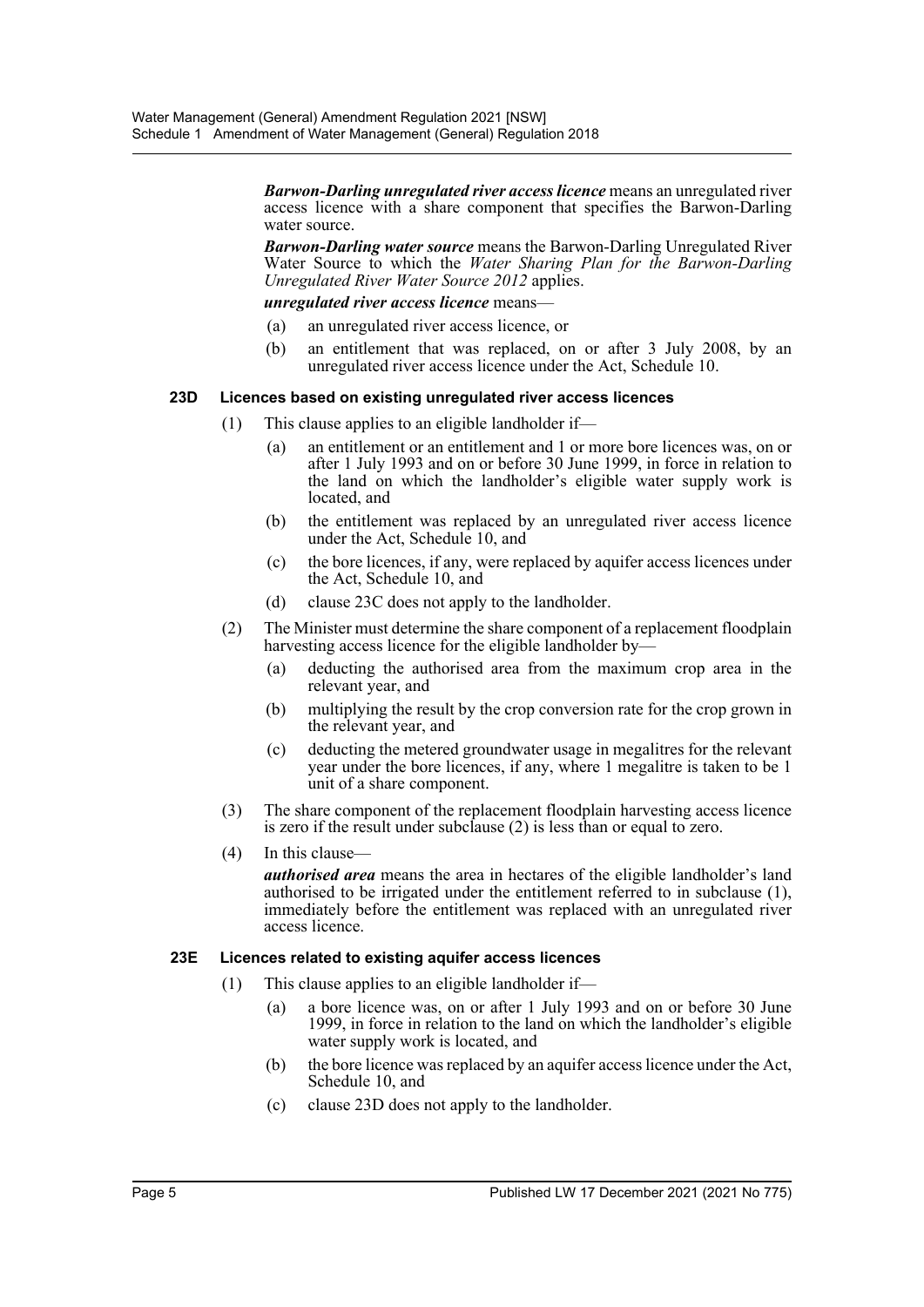- (2) The Minister must determine the share component of a replacement floodplain harvesting access licence by—
	- (a) multiplying the maximum crop area for the relevant year by the crop conversion rate for cotton, and
	- (b) deducting the existing share component.
- (3) The share component of the replacement floodplain harvesting access licence is zero if the result under subclause (2) is less than or equal to zero.
- (4) In this clause—

*existing share component* means the metered groundwater usage in megalitres for the relevant year under the bore licence referred to in subclause (1), where 1 megalitre is 1 unit of a share component.

#### **23F Final determination of share components**

The Minister may determine the share component for a replacement floodplain harvesting access licence for an eligible landholder only if-

- (a) the landholder is given, whether under this clause or otherwise, written notice and 28 days in which to make submissions about the proposed share component, and
- (b) the Minister has considered submissions received from the landholder within the 28 days.

## **Division 3 Models for determination of share components**

#### **23G Models for determination of share components**

- (1) The Minister must adopt the following models for a water source for the purposes of determining the share component of a replacement floodplain harvesting access licence under clause 23C for the water source—
	- (a) the current conditions model,
	- (b) the eligible water supply works scenario model,
	- (c) the plan limit compliance scenario model.
- (2) The Minister must publish on the Department's website the following information in relation to the models—
	- (a) a description of the model,
	- (b) the objectives for the model,
	- (c) the matters that the model represents,
	- (d) the data that the model relies upon.

#### **23H Current conditions model**

- (1) The current conditions model represents—
	- (a) the total number of water supply works, whether or not eligible water supply works, for the water source, and
	- (b) the estimated volume of water that is used by the water supply works for the water source.
- (2) The current conditions model is used to determine the percentage, if any, by which the estimated volume of water used by all water supply works for the water source—
	- (a) exceeds the long-term average annual extraction limit, and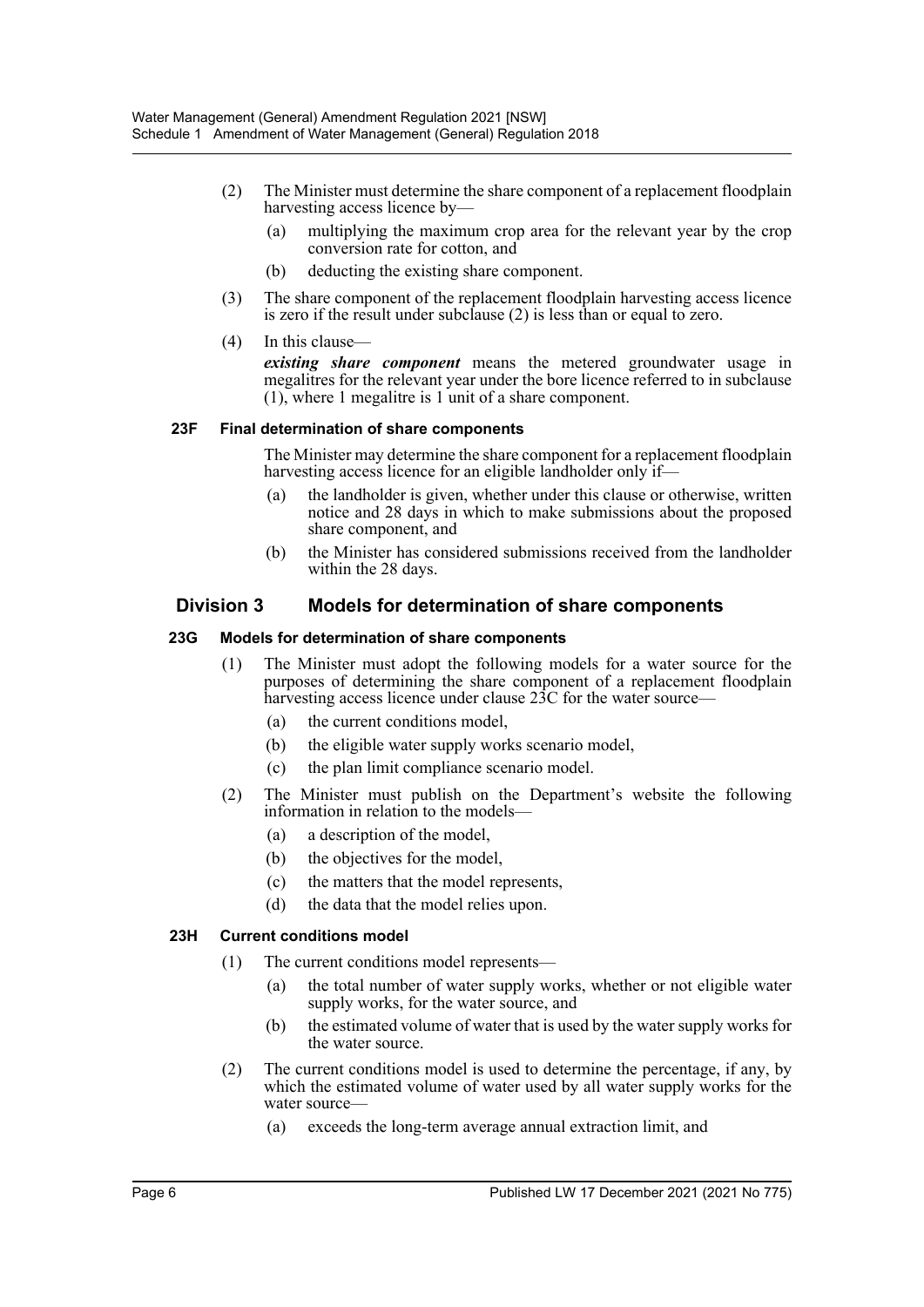(b) must be reduced to comply with the long-term average annual extraction limit.

#### **23I Eligible water supply works scenario model**

- (1) The eligible water supply works scenario model represents—
	- (a) the total number of eligible water supply works, and
	- (b) the estimated volume of water that is used by the eligible water supply works for the water source.
- (2) The eligible water supply works scenario model is used to determine the estimated volume of water that is capable of being used by—
	- (a) a landholder's eligible water supply work for the water source, and
	- (b) all eligible water supply works for the water source.

#### **23J Plan limit compliance scenario model**

- (1) The plan limit compliance scenario model is based on—
	- (a) the proposed share components of the replacement floodplain harvesting access licences for the water source, and
	- (b) the existing or proposed bulk access regime for the water source in relation to floodplain harvesting, and
	- (c) existing or proposed water sharing provisions of a management plan for the water source that deal with the matters specified in the Act, section 21(a) and (c) in relation to floodplain harvesting.
- (2) The plan limit compliance scenario model is used to ensure that if an adjustment is required to ensure the long-term average annual extraction limit, or the floodplain harvesting part of the limit, is not exceeded, the adjustment is proportionately allocated to each landholder who has an eligible water supply work for the water source.

#### **Division 4 Miscellaneous**

#### **23K Issue of replacement floodplain harvesting access licences**

- (1) A replacement floodplain harvesting access licence takes effect, and the eligible landholder is taken to hold the licence, only after the Minister gives written notice to the landholder of—
	- (a) the category of the replacement floodplain harvesting access licence, and
	- (b) the final share component of the licence determined in accordance with Division 2.
- (2) The categories of replacement floodplain harvesting access licence are—
	- (a) for an eligible landholder if, on 3 July 2008, a regulated river access licence was in force in relation to the land on which the landholder's eligible water supply work is located—a floodplain harvesting (regulated river) access licence, and
	- (b) otherwise—a floodplain harvesting (unregulated river) access licence.
- (3) A water supply work is taken to have been nominated under the Act, section 71W in relation to an eligible landholder's replacement floodplain harvesting access licence if the work—
	- (a) is capable of floodplain harvesting, and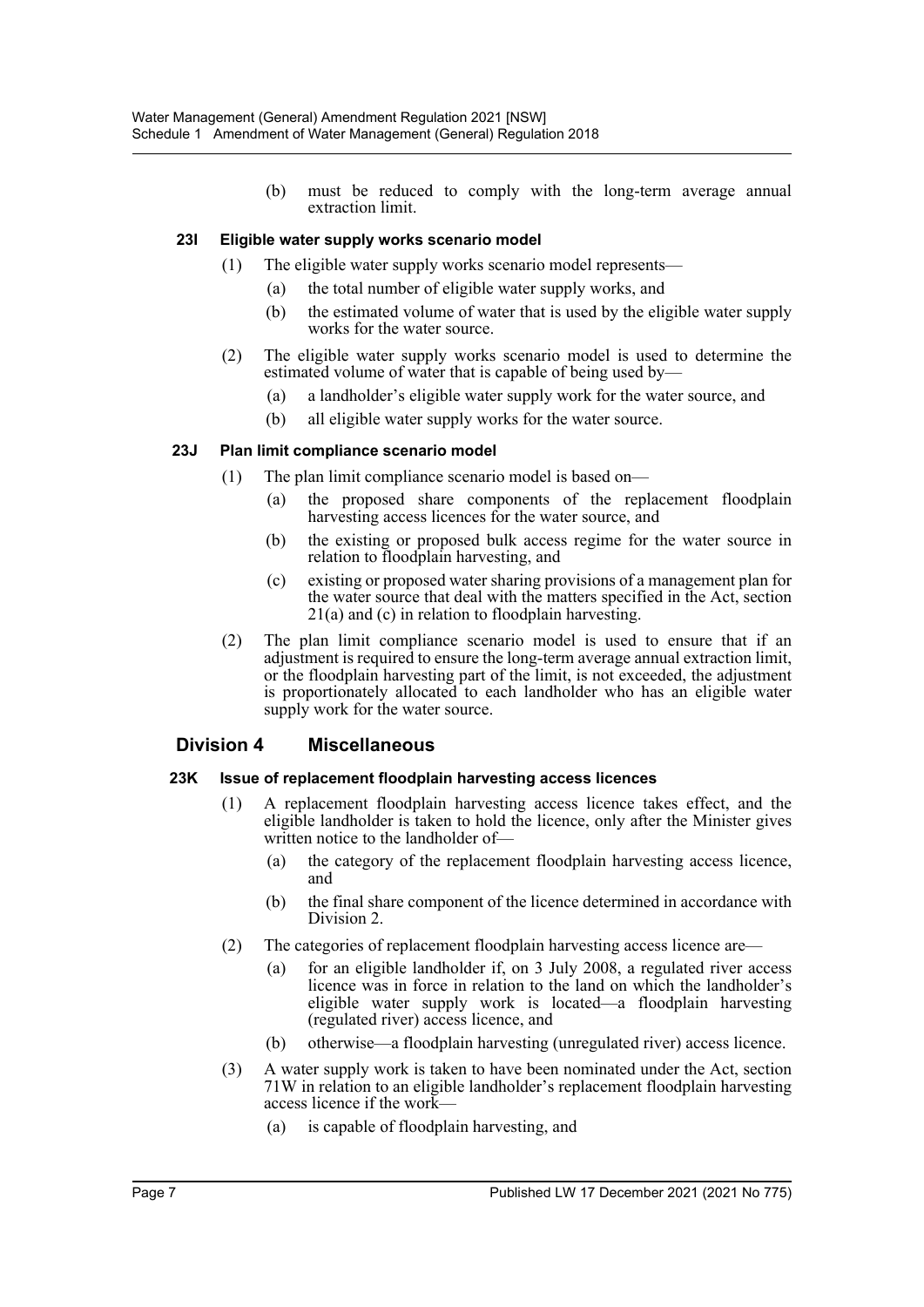- (b) is located on the eligible landholder's land, and
- (c) is specified in a water supply work approval on the date the access licence takes effect.

#### **23L Circumstances in which replacement floodplain harvesting access licences are not issued**

Despite any other provision of this Part, a landholder is not eligible for a replacement floodplain harvesting access licence and does not hold a licence  $if$ 

- (a) the final share component for the licence is determined to be zero or less, or
- (b) the Minister, by notice published on the Department's website, declares that the process under this Part for issuing replacement floodplain harvesting access licences for which the landholder may have been eligible is completed in relation to the relevant floodplain.

#### **[2] Clause 29 Circumstances in which approvals may be amended**

Insert at the end of clause 29(1)(b)—

, or

- (c) for a water supply work approval held by 1 person and nominated in a floodplain harvesting (regulated river) access licence or a floodplain harvesting (unregulated river) access licence—
	- (i) the person requests the creation of 2 or more approvals from the approval held by the person, and
	- (ii) the resulting approvals do not relate to additional uses, works, activities or land, and
	- (iii) each resulting approval includes a work nominated in a floodplain harvesting (regulated river) access licence or a floodplain harvesting (unregulated river) access licence.

#### **[3] Clause 39B**

Insert after clause 39A—

#### **39B Exemption relating to use of tailwater drain**

- (1) A landholder is exempt from the Act, section 91B(1) in relation to the use of a tailwater drain for the purpose of collecting rainfall run-off from an irrigated field that is part of the land.
- (2) In this clause—

*irrigated field* means an area of land that is used for the growing of crops using irrigation.

*tailwater drain* means a channel or trench that collects excess water from an irrigated field.

#### **[4] Clause 228 Interpretation**

Insert in alphabetical order in clause 228(1)—

*approval holder*, for an approved work, means the holder of the water supply work approval relating to the approved work.

*faulty*, in relation to point-of-intake metering equipment or storage metering equipment, means equipment not operating properly or is not operating.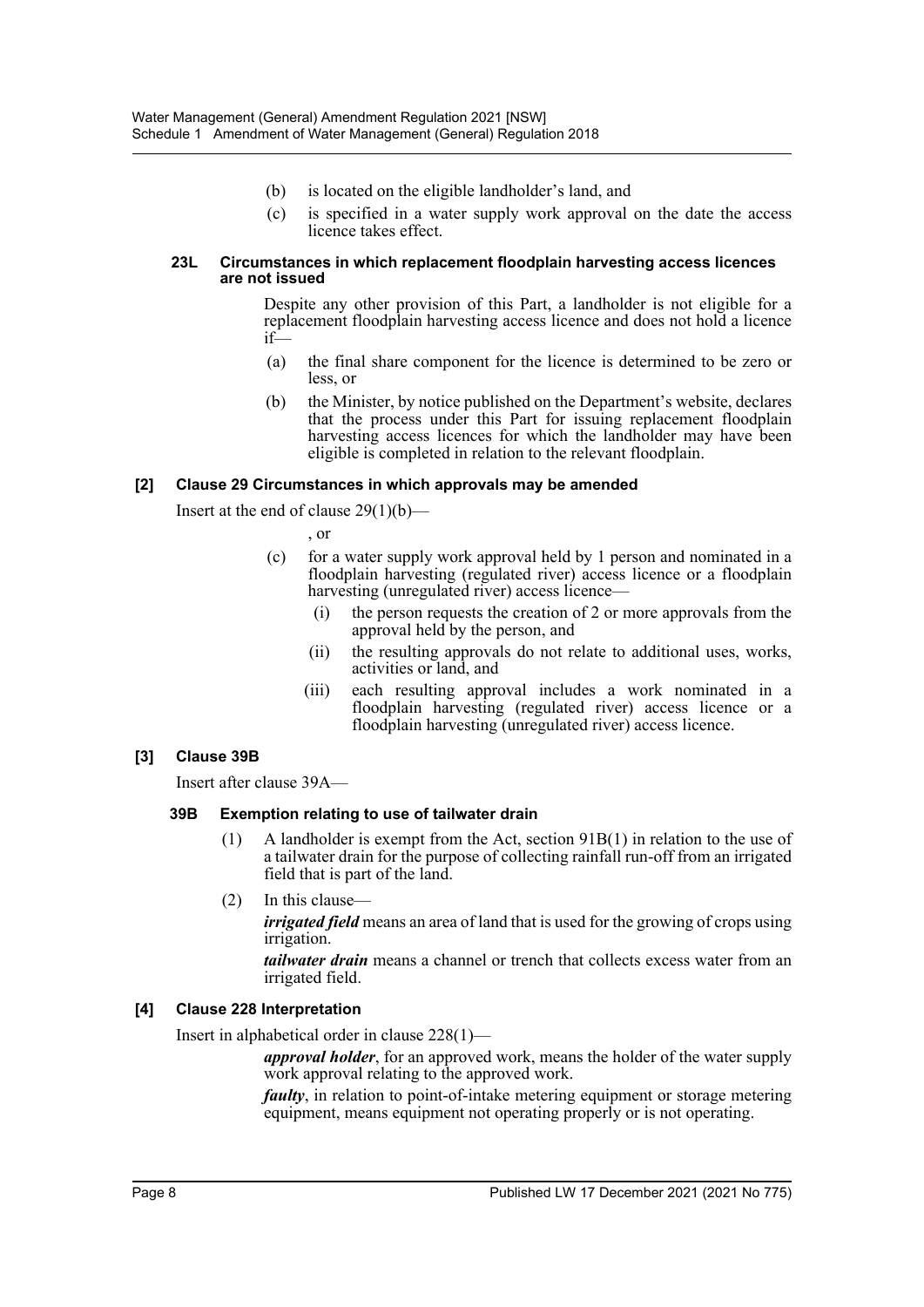*mandatory floodplains condition* means the mandatory condition imposed on a water supply work approval under clause 238B or Division 3A, Subdivision 2.

*metered work* means a water supply work in connection with which metering equipment has been installed.

*point-of-intake metering equipment*, for a water supply work, means equipment that measures the flow of water as it enters the water supply work. *primary metering equipment* means the point-of-intake metering equipment or storage metering equipment for a water supply work.

*registered surveyor* means a person registered as a surveyor under the *Surveying and Spatial Information Act 2002* or a corresponding law of another State or a territory.

*secondary metering device* means a device or a type of device—

- (a) approved by the Minister, notice of the approval of which must be published in the Gazette, and
- (b) validated by a duly qualified person in accordance with the standards specified by the Minister.

*storage metering equipment*, for a water supply work, means metering equipment that measures the surface level of water in the work.

*storage metering equipment standards* means the storage metering equipment standards approved by the Minister and published in the Gazette.

*survey benchmark standard* means a survey benchmark standard approved by the Minister and published in the Gazette.

#### **[5] Clause 236 Duly qualified persons**

Insert after clause 236(15)—

- (16) A person who holds a current certification as a storage meter installer and validator issued by Irrigation Australia Limited is specified for storage metering equipment.
- (17) The following persons are specified for the purpose of determining if all water entering a water supply work is able to be measured by point-of-intake metering equipment as referred to in clause  $238K(3)$ —
	- (a) a certified practising hydrographer,
	- (b) a registered engineer who has experience in assessing overland water flow.
- (18) The following persons are specified for the purpose of determining if point-of-intake metering equipment has been installed correctly as referred to in clause  $238K(4)$ -
	- (a) a certified meter installer,
	- (b) a certified practising hydrographer.
- (19) The following persons are specified for the purpose of validating a secondary metering device capable of measuring the volume of water in a water supply work by reference to the water level in the work-
	- (a) a registered surveyor,
	- (b) a person holding a Bachelor degree in Surveying,
	- (c) a person holding a Diploma of Surveying,
	- (d) a person working under the supervision of a person referred to in paragraph (a)–(c),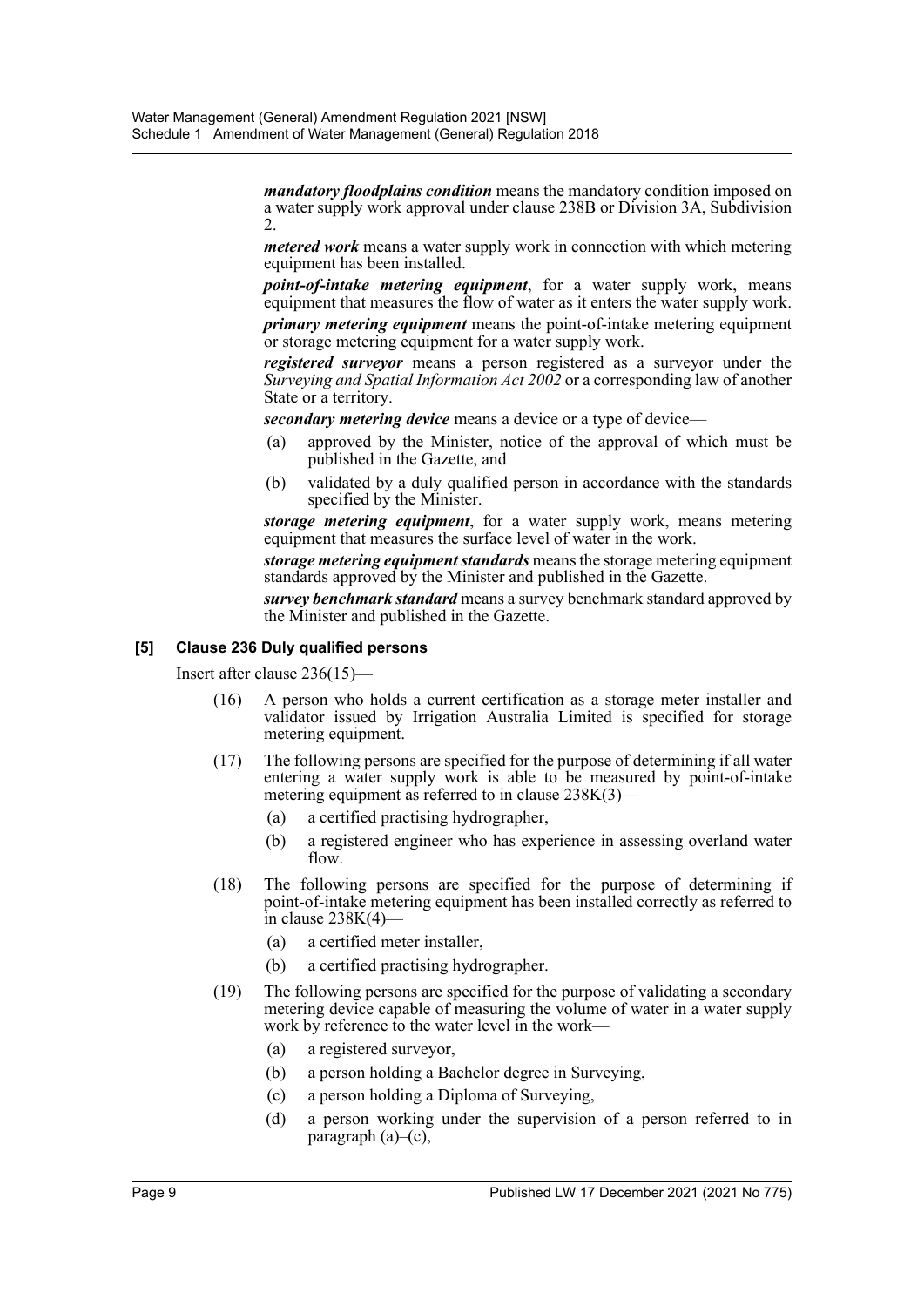(e) a registered engineer.

(20) A registered surveyor is specified for validating survey benchmarks.

#### **[6] Part 10, Divisions 3A–3D**

Insert after Part 10, Division 3—

#### **Division 3A Metering equipment conditions for particular water supply work approvals**

### **Subdivision 1 General**

#### **238A Application of Division**

This Division applies to a water supply work approval under which an approved work is authorised to be constructed or used for the purpose of capturing or storing water taken—

- (a) under a floodplain harvesting (regulated river) access licence, or
- (b) under a floodplain harvesting (unregulated river) access licence, or
- (c) under a basic landholder right and an access licence referred to in paragraph (a) or (b).

#### **238B Mandatory floodplains condition**

- (1) For the purposes of the Act, section 115, it is a mandatory condition of a water supply work approval to which this Division applies that point-of-intake metering equipment or storage metering equipment is installed, used and maintained in connection with an approved work that is authorised to be constructed or used to capture or store water under the approval.
- (2) The holder of an approval is taken to have complied with a particular aspect of the condition imposed by this clause if the holder has complied with the applicable requirements set out in this Regulation.
- (3) The mandatory floodplains condition does not apply to an approved work that is or may be used to capture or store water under an approval if—
	- (a) the approval indicates the work is inactive, and
	- (b) the approval is subject to conditions prohibiting the approved work from—
		- (i) being used to take water while the work is inactive, and
		- (ii) being capable of taking water from a water source while the work is inactive, and
	- (c) the approval holder complies with the conditions in paragraph (b).

#### **238C Exemptions by Minister**

- (1) For the purposes of the Act, section 400(2), the Minister may, at the Minister's discretion or on the application of an approval holder, exempt an approval holder or a class of approval holders from the application of the mandatory floodplains condition to the holder or the class of holders.
- (2) The Minister may grant an exemption only if the Minister is satisfied it is not possible for water captured or stored using the approved work to be measured  $b$ y—
	- (a) point-of-intake metering equipment, or
	- (b) storage metering equipment.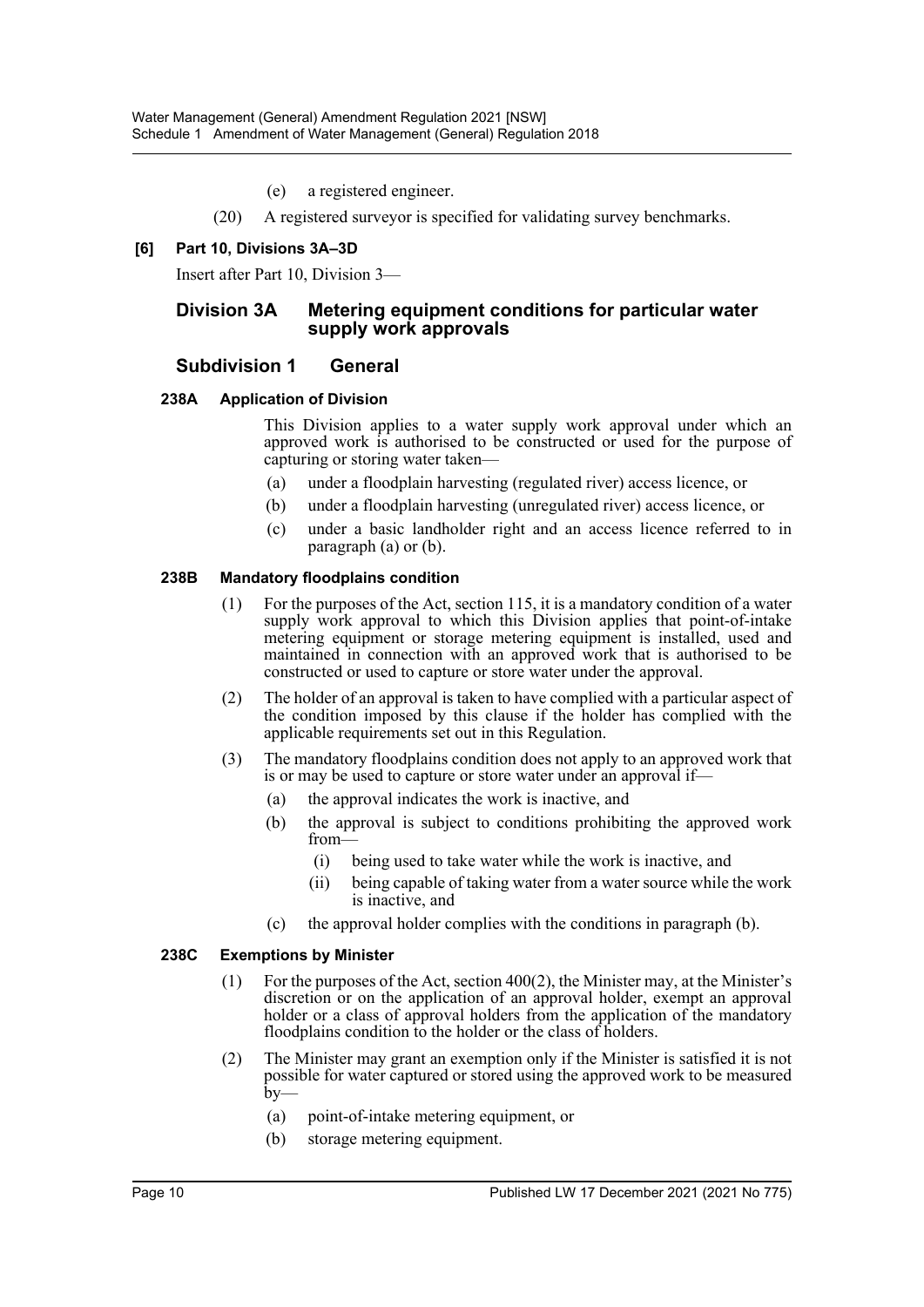- (3) An exemption may be unconditional or granted subject to conditions.
- (4) The Minister may amend or revoke an exemption at any time.
- (5) The Minister must notify the following matters relating to a class of approval holders on the Department's website—
	- (a) an exemption,
	- (b) the amendment of an exemption,
	- (c) the revocation of an exemption.

#### **238D Reporting faulty metering equipment**

- (1) For the purposes of the Act, sections 91IA and 115, it is a mandatory condition of a water supply work approval to which this Division applies that the approval holder must notify the Minister if the point-of-intake metering equipment or storage metering equipment for the approved work is faulty.
- (2) The notice under subclause (1) must be in the approved form and contain the following particulars—
	- (a) the approval holder's name and contact details,
	- (b) the type and location of the metered work,
	- (c) the relevant approval or access licence numbers,
	- (d) the purposes for which water taken from the metered work is used,
	- (e) a description of the method to be used to determine the quantity of water taken while the equipment is faulty.

## **Subdivision 2 Measurement period**

#### **238E Measurement period—general**

- (1) For the purposes of the Act, section 115, it is a mandatory condition of a water supply work approval to which this Division applies that the approval holder must notify the Minister in the approved form of each measurement period for an approved work that is authorised to be constructed or used to capture or store water under the approval.
- (2) The approval holder must not take water outside a notified measurement period with a water supply work nominated for the purpose of capturing or storing water under the following—
	- (a) a floodplain harvesting (regulated river) access licence,
	- (b) a floodplain harvesting (unregulated river) access licence.

#### **238F Measurement period—approved works**

- (1) The measurement period for the approved works begins when the overland flow collected and impounded by  $1$  or more of the works—
	- (a) has commenced filling infrastructure, including surge areas, field storage and dams, used to hold water, or
	- (b) is not able to be isolated from water taken under—
		- (i) an access licence other than the following—
			- (A) a floodplain harvesting (regulated river) access licence,
			- (B) a floodplain harvesting (unregulated river) access licence, or
		- (ii) a basic landholder right, or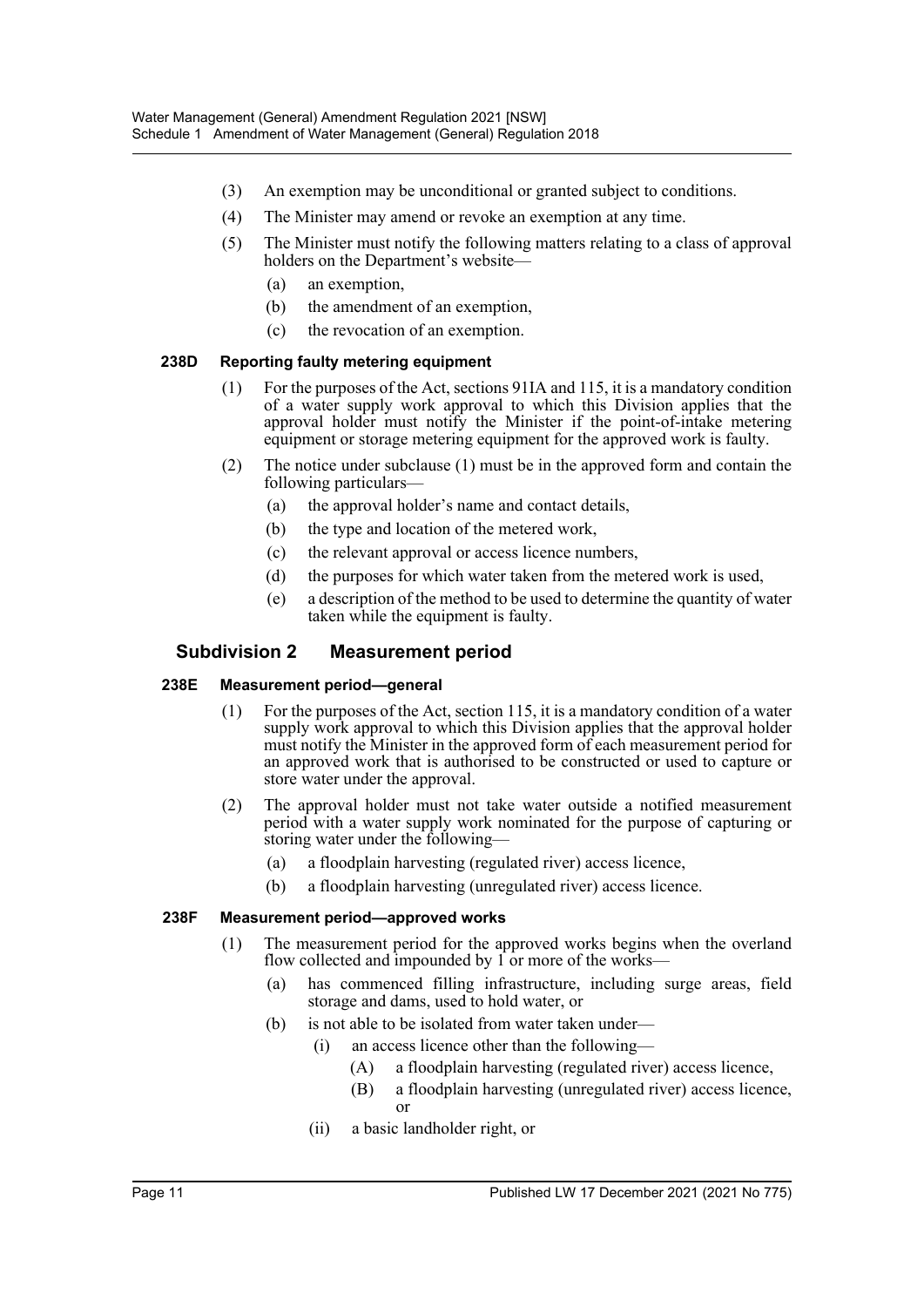- (iii) an exemption from holding an access licence.
- (2) During a measurement period the approval holder must not take and use water from an approved work unless—
	- (a) the water being taken and used is accounted for under—
		- (i) an access licence other than—
			- (A) a floodplain harvesting (regulated river) access licence, or
			- (B) a floodplain harvesting (unregulated river) access licence, or
		- (ii) a basic landholder right, or
		- (iii) an exemption from holding an access licence, and
	- (b) the water being taken—
		- (i) is measured using point-of-intake metering equipment, or
		- (ii) was taken during a previous measurement period.
- (3) For an approved work in connection with which storage metering equipment is installed and used—
	- (a) water may be removed from the work, but not at the same time as water is being added to the work, and
	- (b) if water is removed from the work, the following must be recorded—
		- (i) the date and time immediately before the water is removed,
		- (ii) the date and time immediately after the water is removed.
- (4) The measurement period for the approved works ends when—
	- (a) overland flow is no longer being collected and impounded by 1 or more of the works, and
	- (b) all infrastructure, including surge areas, field storage and dams, used to hold water during the measurement period is empty.

#### **238G Measurement period—records**

- (1) The approval holder must record, in the approved form, the amount of water captured and stored using the approved works during each 24-hour period throughout the measurement period for the works.
- (2) The approval holder must—
	- (a) keep records in the approved form of the following—
		- (i) water added to the approved works taken under the authority of an access licence, basic landholder right or exemption referred to in clause 238F(1)(b),
		- (ii) water taken from the approved works under the authority of an access licence, basic landholder right or exemption referred to in clause  $238F(1)(b)$ , and
	- (b) report fortnightly to the Minister in the approved form on the following matters—
		- (i) water taken from an approved work under the authority of an access licence, basic landholder right or exemption referred to in clause  $238F(1)(b)$ ,
		- (ii) during a measurement period—records of water added to an approved work under the authority of an access licence, basic landholder right or exemption referred to in clause 238F(1)(b), and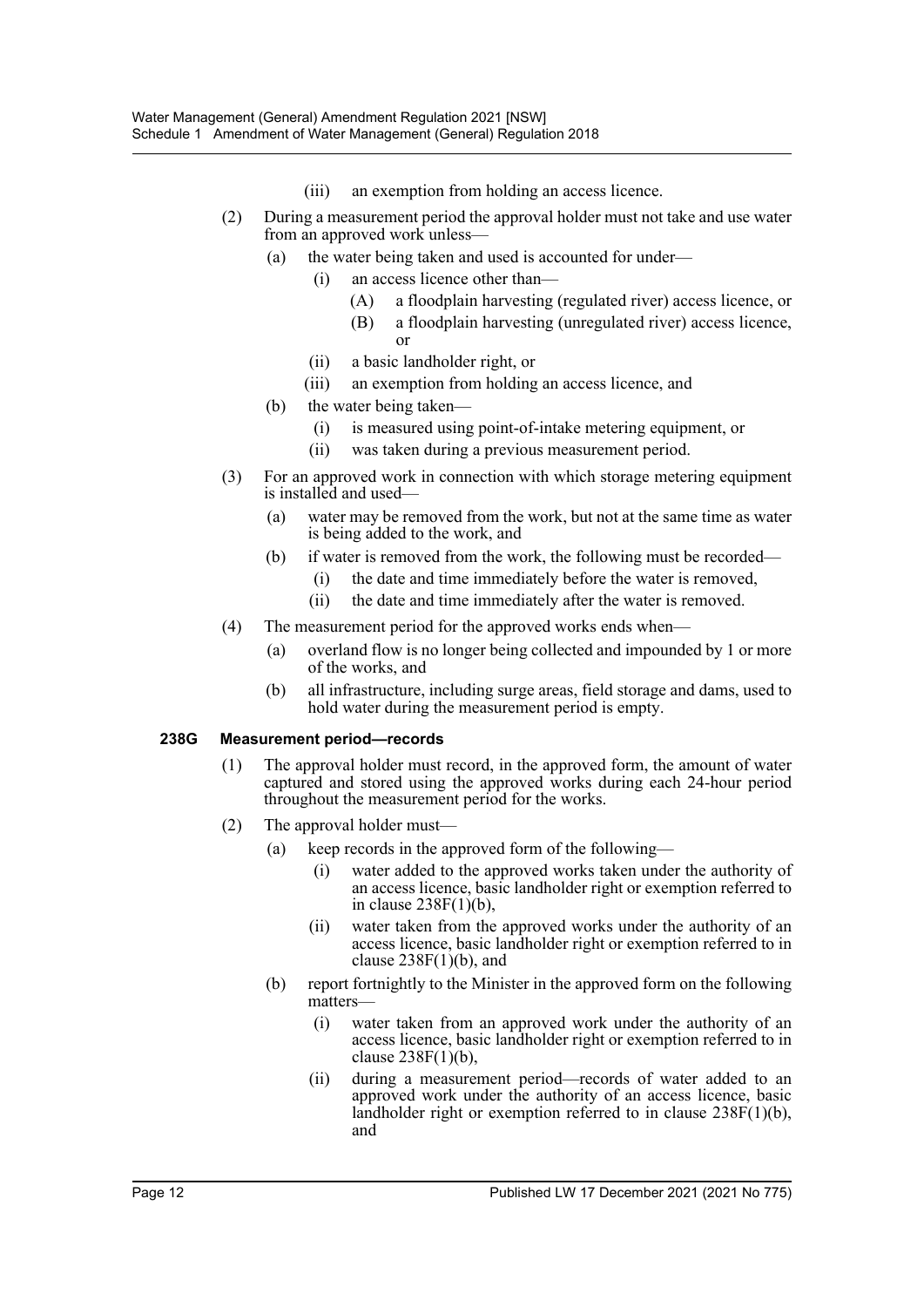- (c) provide the Minister, in the approved form, a copy of records—
	- (i) kept under subclause (1), on a fortnightly basis during the measurement period for the works, and
	- (ii) made between the last fortnightly report and the end of the measurement period, not later than 14 days after the end of the measurement period.

## **Subdivision 3 Repairs and reporting requirements**

#### **238H Repairs to faulty metering equipment**

- (1) For the purposes of the Act, section 115, it is a mandatory condition of a water supply work approval that the holder of the approval who captures and stores water using a metered work while the metered work's point-of-intake metering equipment or storage metering equipment is faulty must comply with this clause.
- (2) The approval holder must repair the equipment, or cause it to be repaired, within-
	- (a) 21 days of becoming aware the equipment is faulty, or
	- (b) a further period permitted under this clause.
- (3) If the approval holder becomes aware the equipment is not able to be repaired within the period specified in subclause (2), the approval holder—
	- (a) must notify the Minister in the approved form, and
	- (b) may seek an extension of the period within which repairs are to be carried out.
- (4) An application for an extension must set out—
	- (a) the reasons the repair is not able to be carried out within the specified period, and
	- (b) the date by which the equipment is proposed to be repaired.
- (5) The Minister may, by written notice given to the approval holder, extend the repair period by a specified period.
- (6) The approval holder may make more than 1 application to extend the repair period.
- (7) The approval holder must give the following information to the Minister in the approved form not later than 28 days after the faulty metering equipment is repaired—
	- (a) the date the equipment was repaired,
	- (b) a description of the repairs,
	- (c) evidence of the repairs, which may include a statement from the person who repaired the equipment,
	- (d) the name of the person who repaired the equipment.

#### **238I Mandatory condition relating to other reporting**

For the purposes of the Act, section 115, it is a mandatory condition of a water supply work approval to which this Division applies and is the subject of the mandatory floodplains condition that the approval holder must, not more than 14 days after the end of each month forming part of a measurement period under clause 238G, give the Minister in the approved form—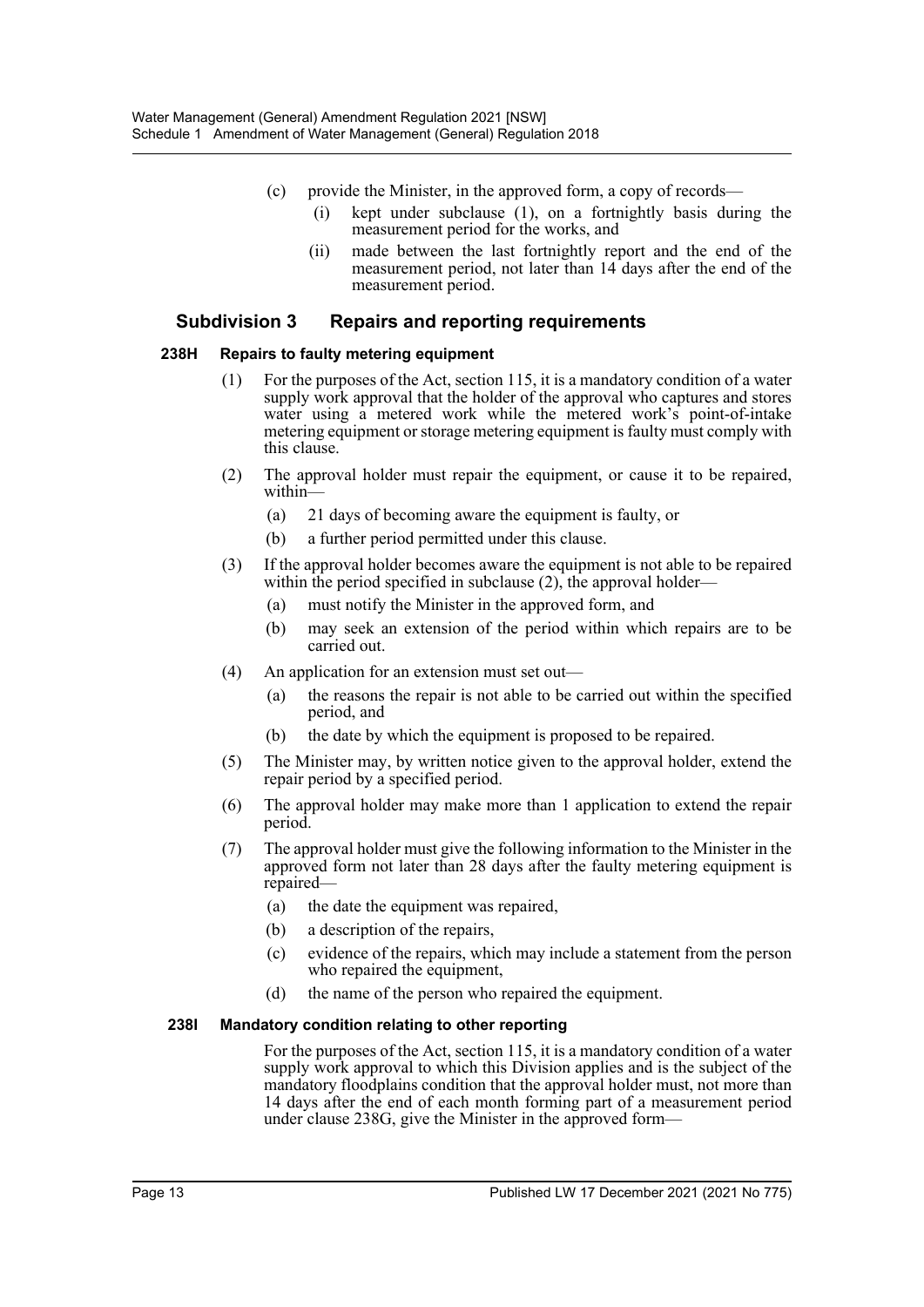- (a) the records made during the month, under clause 238G, for each approved work under the approval, or
- (b) if no water was taken, a statement indicating no water was taken.

#### **238J Application of Schedule 8 to floodplain access licences**

If there is an inconsistency between a condition imposed under this Division and a provision of Schedule 8 for an approval to which this Division applies, the condition imposed under this Division prevails.

#### **Division 3B Metering equipment standards for particular water supply work approvals**

#### **238K Mandatory requirements for point-of-intake metering equipment**

- (1) This clause sets out the applicable requirements for point-of-intake metering equipment for an approved work for the purposes of clause 238B(2).
- (2) The point-of-intake metering equipment must be installed to measure the flow of all water entering the approved work.
- (3) A duly qualified person must inspect all floodplain harvesting intake points for the approved work to determine if all water entering the work is able to be measured by point-of-intake metering equipment that complies with the requirements of Schedule 8.
- (4) A duly qualified person must inspect all floodplain harvesting intake points for the approved work to determine if the point-of-intake metering equipment has been installed in compliance with the requirements of Schedule 8.
- (5) The approval holder must ensure point-of-intake metering equipment is maintained in accordance with the requirements of Schedule  $\tilde{8}$ , clause 2(4).

#### **238L Mandatory requirements for storage metering equipment**

- (1) This clause sets out the applicable requirements for storage metering equipment for an approved work for the purposes of clause 238B(2).
- (2) The storage metering equipment must be installed to determine variation in the water level of water stored in the approved work.
- (3) The storage metering equipment for the approved work must—
	- (a) meet the relevant specifications set out in the approved storage metering equipment standards, and
	- (b) be installed and validated by a duly qualified person in accordance with the approved storage metering equipment standards.
- (4) Storage metering equipment must be calibrated by a duly qualified person—
	- (a) in accordance with the approved storage metering equipment standards, and
	- (b) by reference to a survey benchmark.
- (5) The survey benchmark must be—
	- (a) installed, in relation to the approved work, in accordance with a survey benchmark standard by—
		- (i) a registered surveyor, or
		- (ii) a person or a class of persons approved by the Minister by notice published in the Gazette, and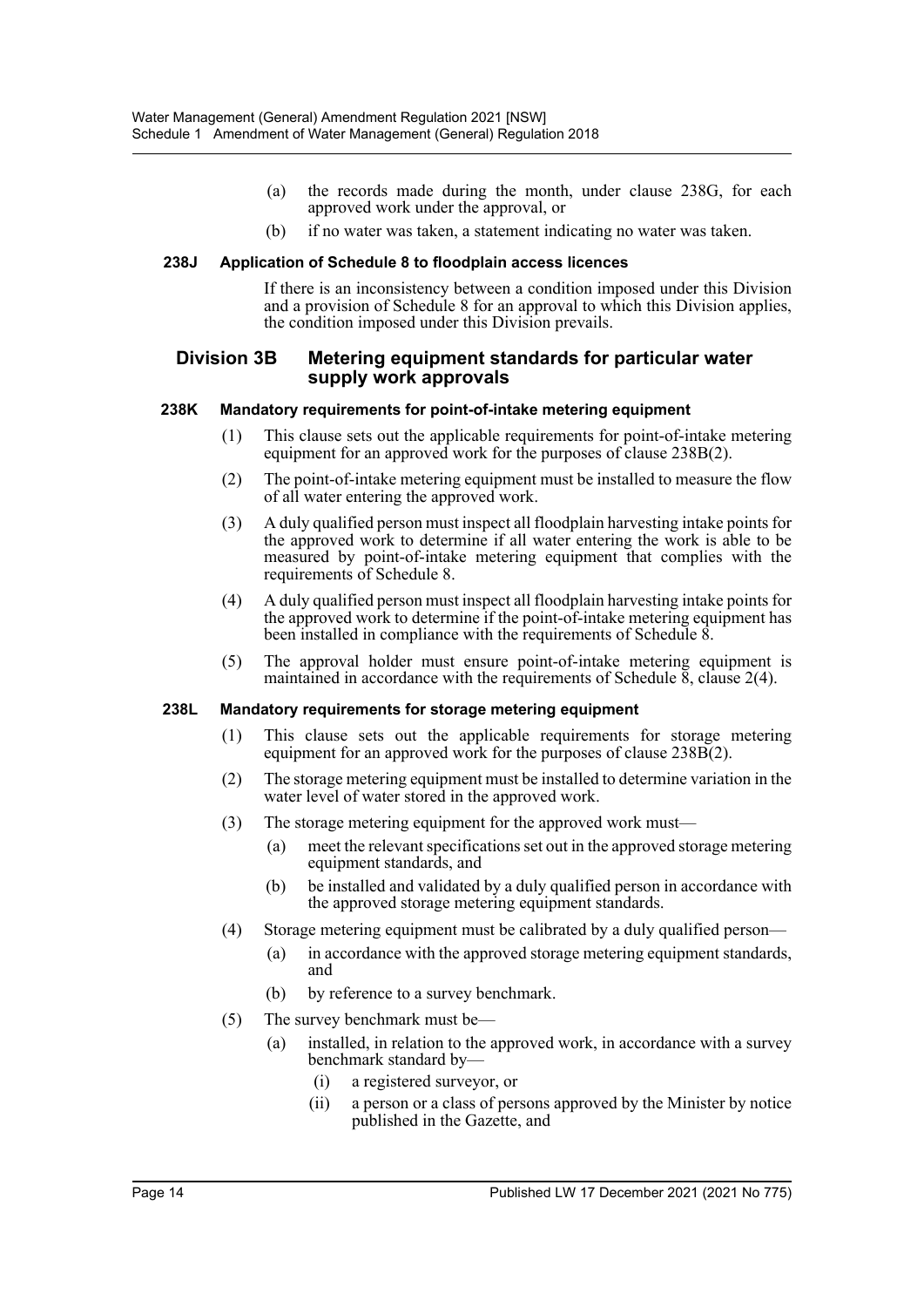- (b) validated by—
	- (i) a registered surveyor, or
	- (ii) a person or a class of persons approved by the Minister by notice published in the Gazette.
- (6) Storage metering equipment must have—
	- (a) data logging capacity to enable the equipment to collect, record and store water storage data in accordance with data logging and telemetry specifications approved by the Minister under Schedule 8, clause 10, and
	- (b) telemetry capacity to transmit data relating to water usage that complies with the approved data logging and telemetry specifications approved by the Minister under Schedule 8, clause 10, and
	- (c) tamper evident seals, locks, controls or other devices that comply with the requirements of Schedule 8, clause 5.
- (7) The approval holder must ensure storage metering equipment is maintained in accordance with the storage metering equipment standards.

#### **238M Storage curve documents**

- (1) The Minister may adopt a storage curve for a nominated approved work.
- (2) If the approval holder for the work becomes aware of the adopted storage curve for the work being inaccurate by more than 5% of the volume of the work at a specified water level, the approval holder must within 21 days of becoming aware of the inaccuracy—
	- (a) notify the Minister, and
	- (b) submit a revised storage curve for the work to the Minister.
- (3) The approval holder for the work may, at any other time, submit a revised storage curve for the work to the Minister.
- (4) A revised storage curve submitted under subclause (2) or (3) must be—
	- (a) in the approved form, and
	- (b) certified by a registered surveyor as meeting the relevant specifications set out in the storage curve standards approved by the Minister.
- (5) A revised storage curve submitted under subclause (2) or (3) is taken to be adopted by the Minister 24 hours after the revised storage curve is submitted unless the approval holder is given notice that the revised storage curve will not be adopted.
- (6) A revised storage curve taken to be adopted under subclause (5) takes effect as the adopted storage curve for the work and any previously adopted storage curve for the work ceases to have effect.
- (7) The Minister must give notice of the adoption of a revised storage curve to the approval holder for the work.
- (8) If a revised storage curve is not adopted by the Minister, the existing adopted storage curve remains in force.
- (9) In this clause *adopted storage curve* means a storage curve adopted by the Minister under this clause.

*storage curve*, for a nominated approved work, means a document that indicates the volume of water in the work by reference to the surface level of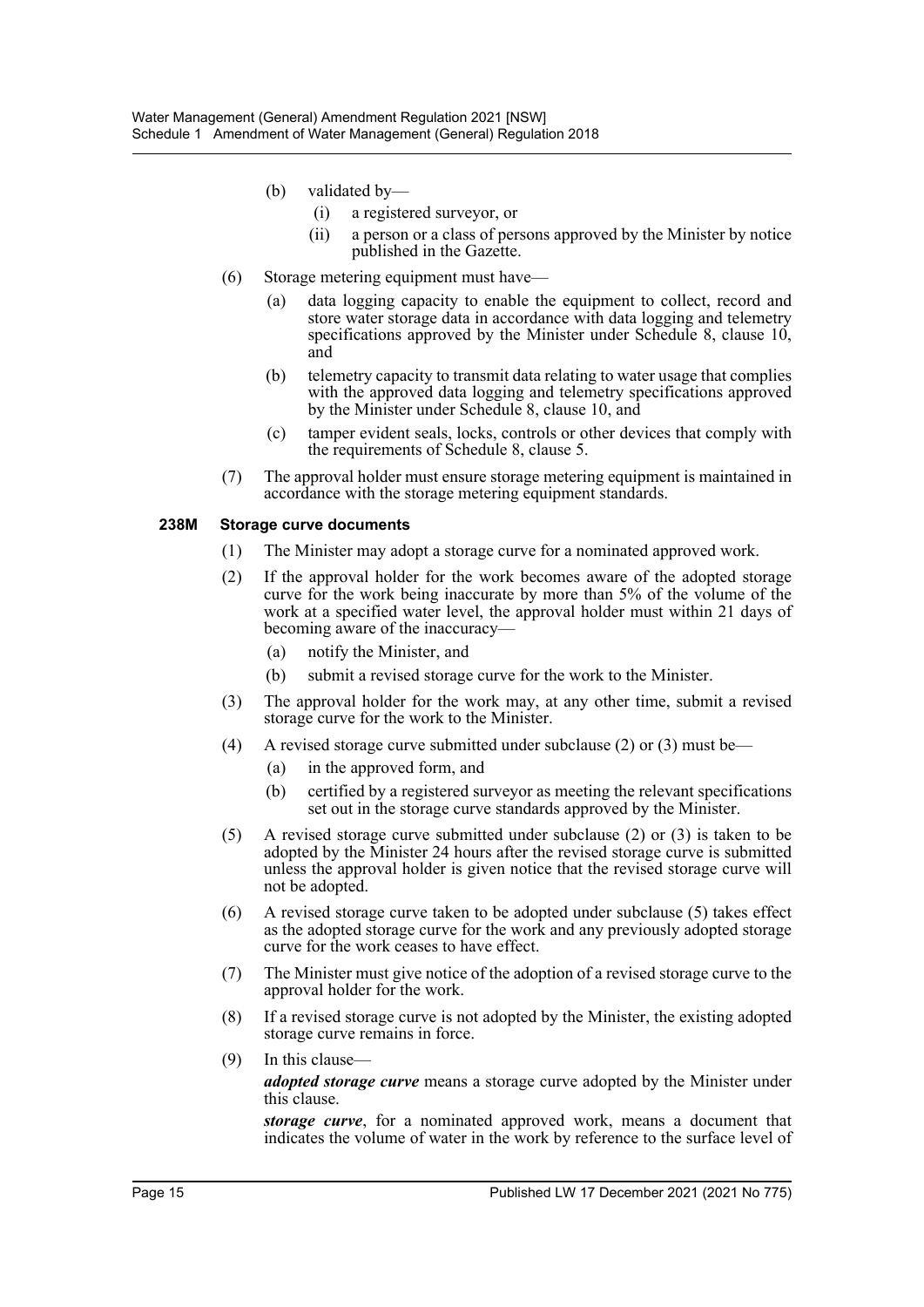the water in the work as measured by the storage metering equipment installed for the work.

*storage curve standards* means the storage curve standards approved by the Minister and published in the Gazette.

## **Division 3C Obligations of duly qualified persons**

#### **238N Obligations of duly qualified persons—inspections**

- (1) A duly qualified person who performs an inspection of a water supply work under clause 238K(3) must give a certificate to the approval holder for the water supply work confirming if—
	- (a) water entering the work is able to be measured by equipment that complies with the requirements of Schedule 8, or
	- (b) water entering the work is not able to be measured by equipment that complies with the requirements of Schedule 8.
- (2) A duly qualified person who performs an inspection of a water supply work under clause  $238K(4)$  must give a certificate to the approval holder for the water supply work confirming if—
	- (a) the point-of-intake metering equipment for the water supply work is connected in compliance with the requirements of Schedule 8, or
	- (b) the point-of-intake metering equipment for the water supply work is not connected in compliance with the requirements of Schedule 8.

#### **238O Obligations of duly qualified persons—validation**

- (1) A duly qualified person who validates storage metering equipment for a water supply work in accordance with the storage metering equipment standards must give a certificate to the person for whom the validation is undertaken—
	- (a) confirming if the equipment complies or does not comply with the matters required to be checked in accordance with the storage metering equipment standards, and
	- (b) if the matters checked do not comply with the storage metering equipment standards—
		- (i) specifying the reasons the equipment does not comply and the modifications required for compliance, or
		- (ii) stating the equipment is not able to be modified to enable compliance.
- (2) A duly qualified person who validates a survey benchmark, in relation to a water supply work, in accordance with a survey benchmark standard must give a certificate to the person for whom the validation is undertaken—
	- (a) confirming the benchmark complies or does not comply with the matters required to be checked in accordance with the survey benchmark standard, and
	- (b) if the matters checked do not comply with the survey benchmark standard—
		- (i) specifying the reasons the benchmark does not comply and the modifications required for compliance, or
		- (ii) stating the benchmark is not able to be modified to enable compliance.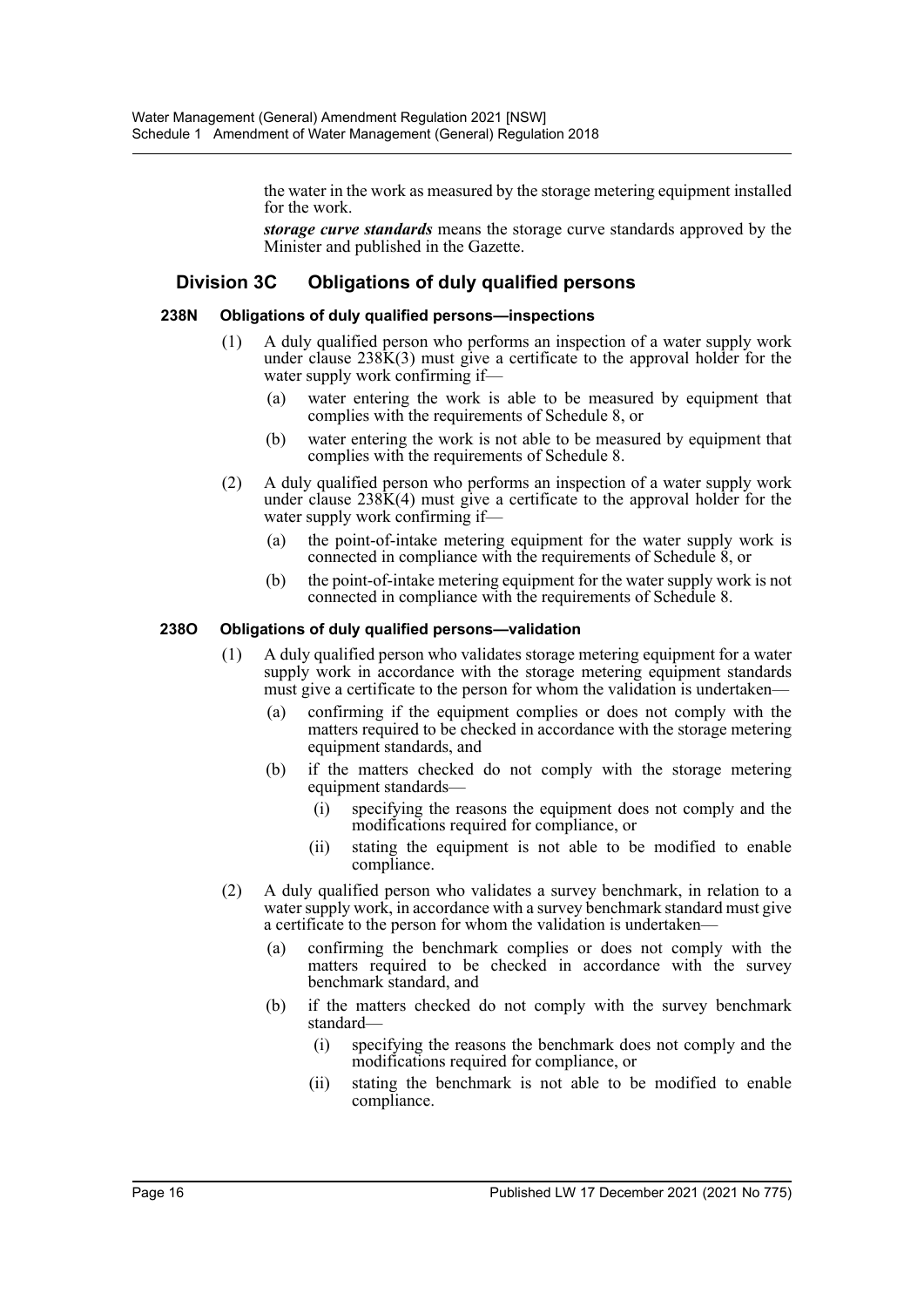- (3) A duly qualified person who validates point-of-intake metering equipment for a water supply work in accordance with Schedule 8, clause 7 must give a certificate to the person for whom the validation is undertaken—
	- (a) confirming the equipment complies or does not comply with the matters required to be checked in accordance with AS 4747, and
	- (b) if the matters checked do not comply with AS 4747—
		- (i) specifying the reasons the equipment does not comply and the modifications required for compliance, or
		- (ii) stating the equipment is not able to be modified to enable compliance.

#### **238P Obligations of duly qualified persons—checking**

- (1) A duly qualified person who checks point-of-intake metering equipment for a water supply work for accuracy under Schedule 8, clause 9 must give a certificate to the person for whom the check is undertaken certifying whether or not the maximum permissible error of the metering equipment does or does not exceed plus or minus 5% in the field.
- (2) A duly qualified person who checks storage metering equipment for a water supply work for accuracy under Schedule 8, clause 9 must give a certificate to the person for whom the check is undertaken certifying whether or not the maximum permissible error of the metering equipment exceeds plus or minus 10 millimetres in the field.

#### **238Q Obligations of duly qualified persons—general**

- (1) A certificate referred to in clauses 238N–238P must be—
	- (a) in the approved form, and
	- (b) given to the approval holder for the water supply work within 7 days after the certification, validation or checking occurs.
- (2) A duly qualified person who installs metering equipment or carries out other work on metering equipment must notify the Minister in the approved form if the person knows or reasonably suspects the equipment has been tampered with.
- (3) The notification referred to in subclause (2) must be given to the Minister within 7 days after the duly qualified person becomes aware of, or forms the suspicion about, the tampering with the equipment.
- (4) A duly qualified person must comply with this Division. Maximum penalty—20 penalty units.

#### **238R Faulty metering equipment**

For the purposes of the Act, section 91I(3), the Act, section 91I(1)(b) and (2) do not apply if—

- (a) the water supply work has a secondary metering device installed, and
- (b) the following records are provided to the Minister—
	- (i) a record of the last available reading of the primary metering equipment before it became faulty,
	- (ii) a record of the first available reading of the secondary metering device after the primary metering equipment became faulty.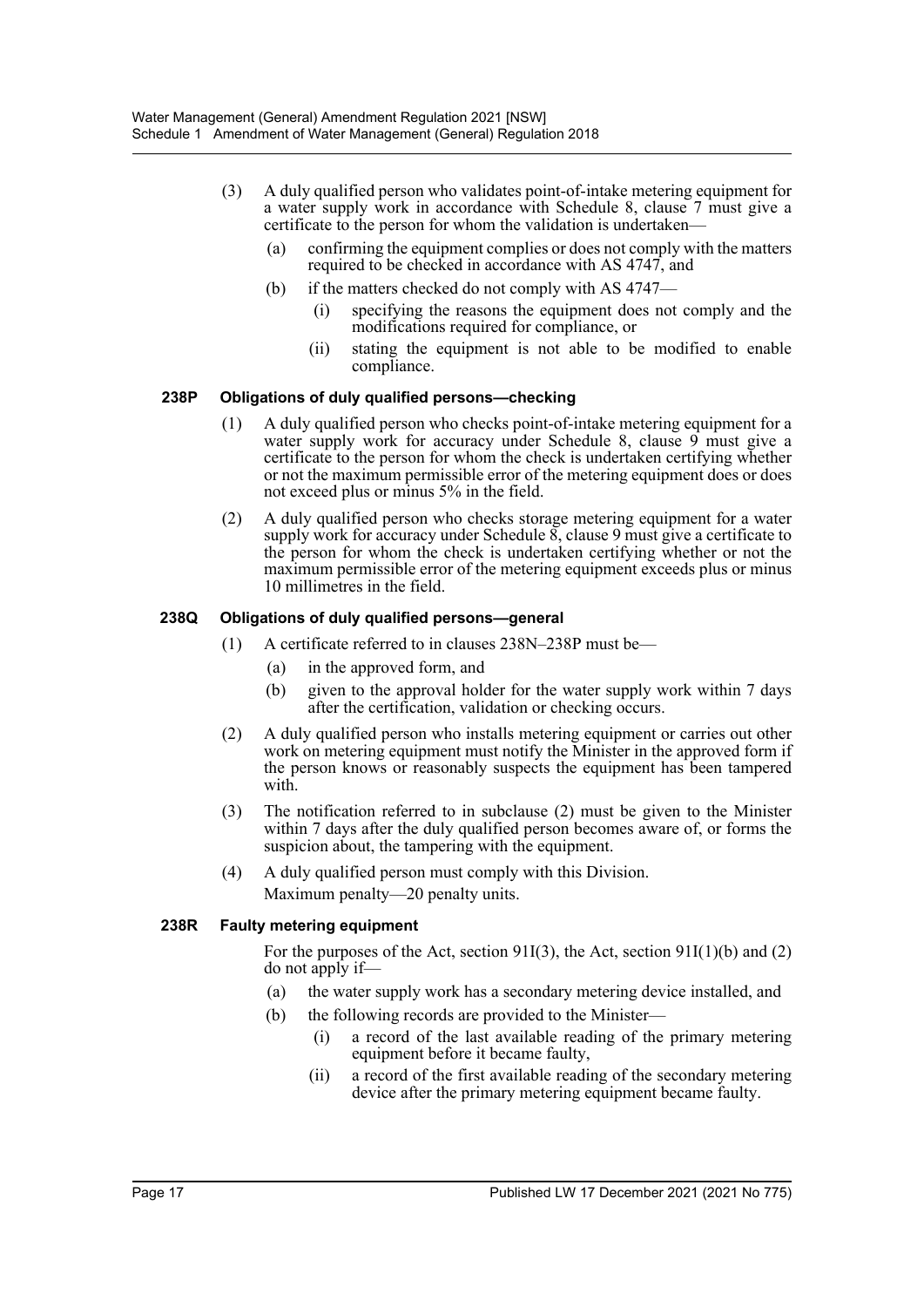#### **238S Mandatory requirements for secondary metering devices**

For the purposes of the Act, section 115, an approval holder who uses a secondary measuring device due to a fault with the primary metering equipment must comply with the following requirements—

- (a) the approval holder must record the reading of the secondary device—
	- (i) if the primary metering equipment is faulty at the start of the measurement period—within 24 hours of the start of the measurement period, or
	- (ii) if the primary metering equipment becomes faulty during the measurement period—within 24 hours of becoming aware the primary metering equipment is faulty,
- (b) if water is removed from the approved work during the measurement period, the following must be recorded immediately before, and again immediately after, the water is removed—
	- (i) the reading of the secondary metering device,
	- (ii) the date and time of the reading,
- (c) the approval holder must record the reading of the secondary measuring device within 24 hours of the end of the measurement period,
- (d) the approval holder must provide records under this clause, in the approved form, to the Minister not later than 14 days after the end of the measurement period,
- (e) the approval holder must keep a record made under this clause for 5 years after the end of the measurement period.

#### **238T Metering records**

- (1) For the purposes of the Act, section 91J, the holder of a water supply work approval subject to the mandatory floodplains condition must keep the following metering records for a period of  $\overline{5}$  years—
	- (a) a certificate provided under this Division by a duly qualified person in relation to the following—
		- (i) point-of-intake metering equipment,
		- (ii) storage metering equipment,
		- (iii) a survey benchmark,
		- (iv) a storage curve document,
		- (v) a secondary metering device,
	- (b) a copy of a report given to the Minister under Schedule 8, clause 8 or 9,
	- (c) a copy of a written certification given to the Minister under Schedule 8, clause  $9(2)(b)$ .
- (2) For the purposes of the Act, section 115, it is a condition of an approval subject to the mandatory floodplains condition that the approval holder must give the Minister the following within 28 days of receiving the certificate—
	- (a) a copy of a certificate provided under clause  $238O(3)$  or  $238P(1)$  or (2),
	- (b) a copy of a certificate referred to in subclause  $(1)(a)$ .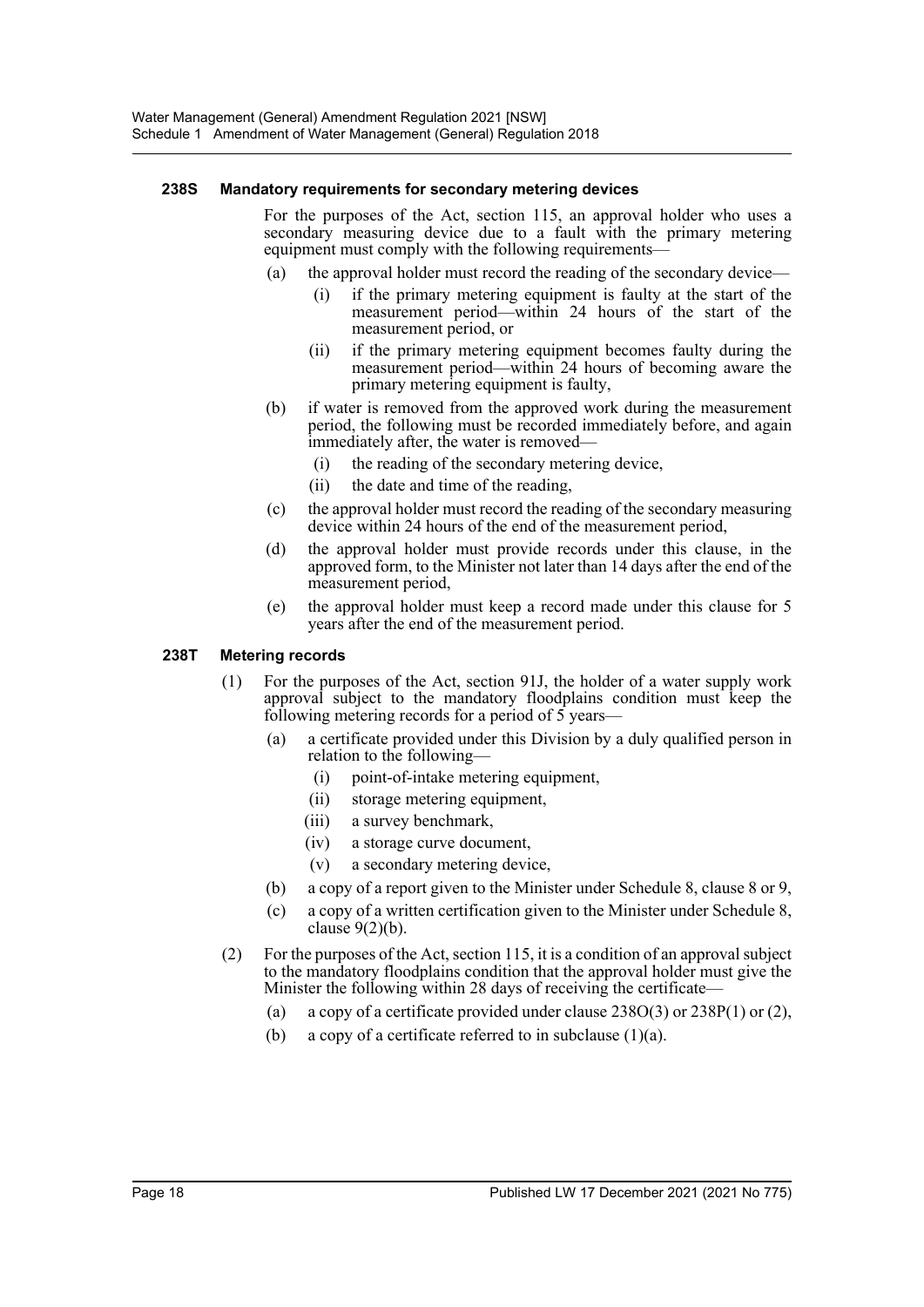## **Division 3D Transitional provisions**

#### **238U Transitional provision—metering equipment installed before 14 February 2020**

- (1) This clause applies to primary metering equipment installed on or before 14 February 2020 on a water supply work nominated for the purpose of measuring water taken or collected under—
	- (a) a floodplain harvesting (regulated river) access licence, or
	- (b) a floodplain harvesting (unregulated river) access licence.
- (2) The work may continue to be used for the life of the equipment despite a new condition imposed under Division 3A if—
	- (a) tamper evident seals are affixed in accordance with Schedule 8, clause 5, and
	- (b) for point-of-intake metering equipment or storage metering equipment, the equipment is fitted with a device that complies with the data logging and telemetry specifications approved by the Minister, and
	- (c) for storage metering equipment, a duly qualified person certifies—
		- (i) the equipment includes a digital measurement sensor, and
		- (ii) the equipment is fitted with a telemetry device that complies with paragraph (b), and
		- (iii) the equipment and the telemetry device are operating properly, and
		- (iv) the equipment was installed in accordance with the manufacturer's instructions, and
		- (v) the equipment was calibrated by a duly qualified person by reference to a survey benchmark installed and validated as described in clause 238L(5), and
	- (d) for storage metering equipment that does not meet the storage metering equipment standards—
		- (i) evidence from the manufacturer that the equipment operated within 10 millimetres accuracy in laboratory conditions before it was installed, or
		- (ii) a certificate from a certified storage meter installer and validator or a certified practising hydrographer that the equipment operated within 10 millimetres accuracy in the field after it was installed, or
		- (iii) evidence of whether the equipment operated within 10 millimetres in a NATA-accredited laboratory, which is accredited for the relevant test method, after the equipment was installed, and
	- (e) for point-of-intake measuring equipment installed to measure open-flow channels—
		- (i) the equipment was validated by a duly qualified person in accordance with AS 4747 not more than 12 months before the report is given to the Minister under subclause (2), and
		- (ii) the equipment was found by the duly qualified person to comply with the matters required to be checked on validation, and
	- (f) for point-of-intake measuring equipment installed to measure closed or partially closed conduit flows—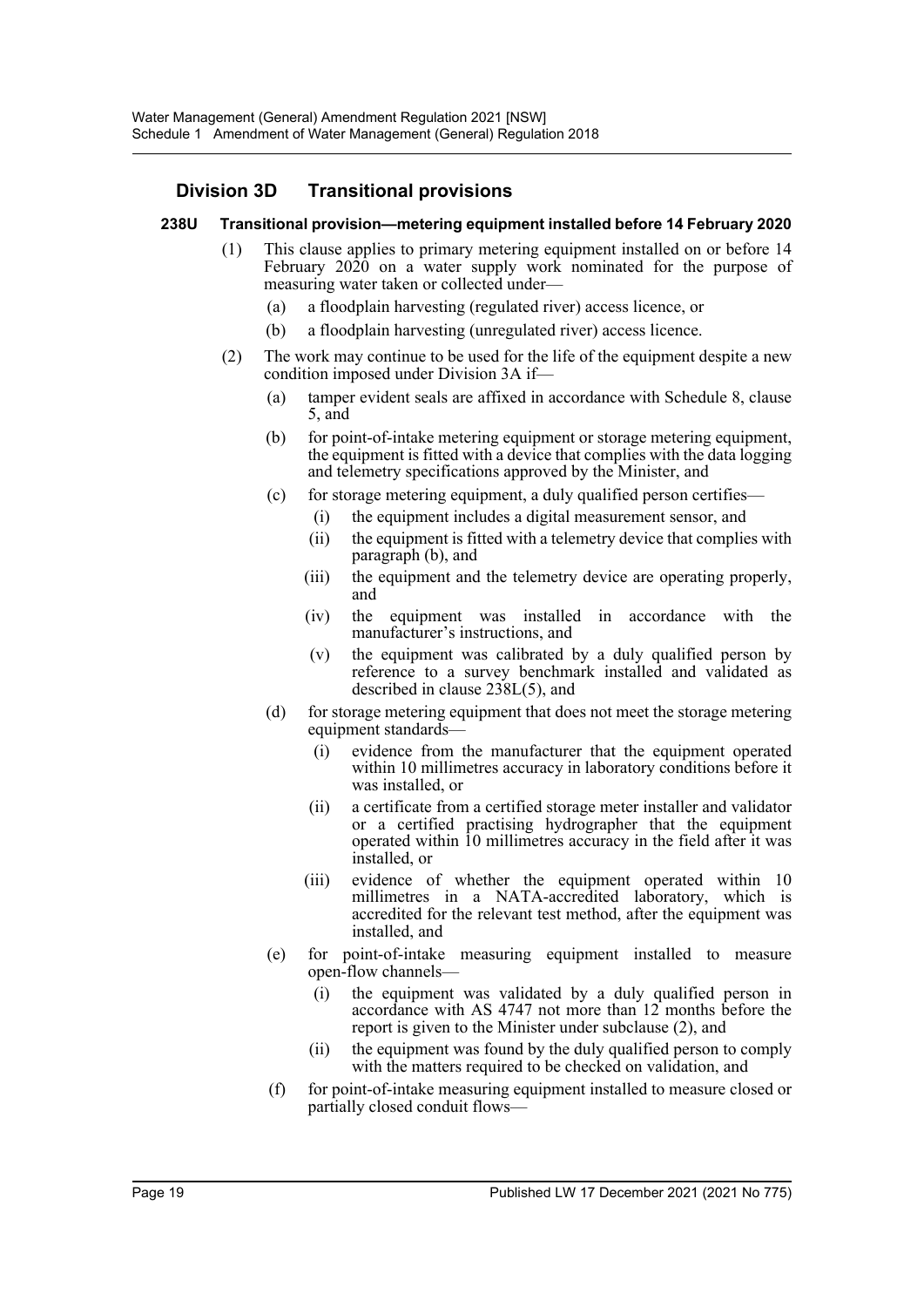- (i) the equipment was validated by a duly qualified person in accordance with AS 4747 not more than 5 years before the report is given to the Minister under subclause (3), and
- (ii) the equipment was found by the duly qualified person to comply with the matters required to be checked on validation.
- (3) An approval holder who intends to rely on this clause must give a report to the Minister in the approved form that—
	- (a) certifies the action taken by the approval holder to comply with the requirements of subclause  $(2)$  in relation to the metering equipment, and
	- (b) is accompanied by documents given to the approval holder by the duly qualified person reporting on or relating to the checks carried out by the duly qualified person, and
	- (c) certifies the checks were carried out not more than 5 years before the report is given to the Minister.
- (4) In this clause—

*NATA-accredited laboratory* means a testing laboratory accredited by the National Association of Testing Authorities, Australia (NATA) or recognised by NATA either solely or with someone else.

#### **238V Transitional provision—metering equipment installed after 14 February 2020**

- (1) This clause applies to an approval holder who installed primary metering equipment in accordance with the requirements set out in the equipment guidelines after 14 February 2020 but before the commencement of the amending Regulation for the purpose of measuring water taken or collected under a licence on a water supply work nominated in—
	- (a) a floodplain harvesting (regulated river) access licence, or
	- (b) a floodplain harvesting (unregulated river) access licence.
- (2) The approval holder is taken to have installed the equipment in accordance with the mandatory floodplains condition if the following conditions are met—
	- (a) for point-of-intake metering equipment—a duly qualified person specified in clause 236(18) certifies in writing that-
		- (i) the equipment complies with the point-of-intake metering equipment guideline, and
		- (ii) the person installed and validated the equipment in accordance with the requirements set out in the point-of-intake metering equipment guideline,
	- (b) for storage metering equipment—a duly qualified person specified in clause 236(16) certifies in writing that—
		- (i) the equipment complies with the storage metering equipment guideline, and
		- (ii) the person installed and validated the equipment in accordance with the requirements set out in the storage metering equipment guideline.
- (3) For the avoidance of doubt, a storage curve document in relation to storage metering equipment subject to this clause does not need not be adopted until the date on which the amending Regulation commences.
- (4) In this clause—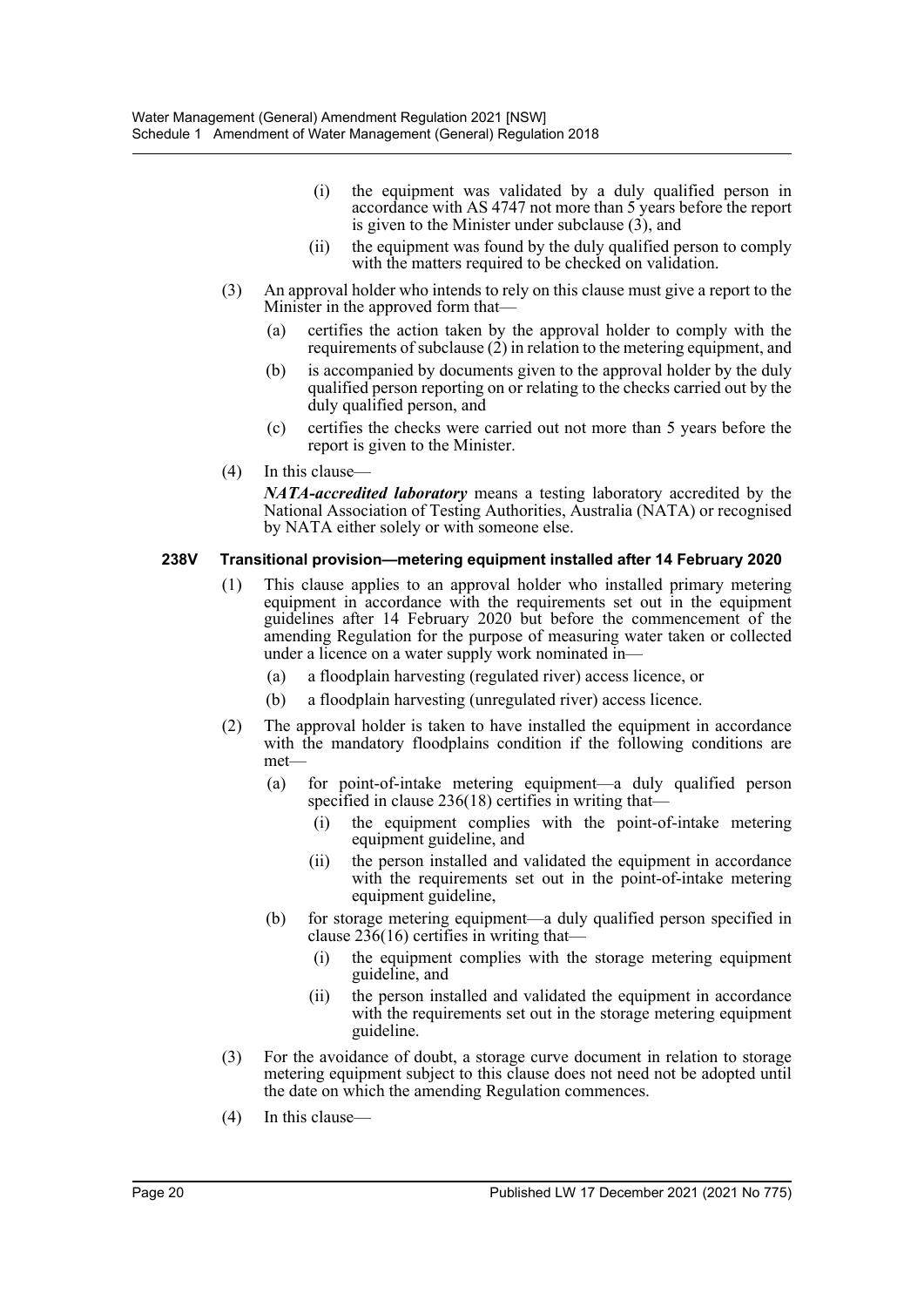*amending Regulation* means the *Water Management (General) Amendment Regulation 2021*.

*equipment guidelines* means the point-of-intake metering equipment guideline or the storage metering equipment guideline.

*point-of-intake metering equipment guideline* means the document titled *Floodplain Harvesting Measurement—Point-of-intake measurement method* published by the NSW Department of Planning, Industry and Environment in February 2021.

*storage metering equipment guideline* means the document titled *Floodplain Harvesting Measurement—Existing storage metering equipment* published by the NSW Department of Planning, Industry and Environment in February 2021.

#### **238W Transitional provision—small capacity and infrequently used water supply works**

- (1) A person is not required to comply with the mandatory floodplains condition in relation to an approved work not used to take water until the day that is 6 months after the day on which the relevant management plan relating to water sharing makes provision for floodplain harvesting.
- (2) However, the date for the purposes of subclause (1) is taken to be the day that is 12 months after the day on which the relevant management plan relating to water sharing makes provision for floodplain harvesting for the following water supply works—
	- (a) if the capacity of the work is less than 1,000 megalitres,
	- (b) if the capacity of the work is equal to or more than 1,000 megalitres and the work was used to collect or take water in less than 1 in every 7 years on average between 1987 and 2019.
- (3) Despite subclause (1), for an approved work that is used to take water before the work is required to comply with the mandatory floodplains condition, the work may be used to take water if—
	- (a) the work has a secondary metering device installed in accordance with the mandatory floodplains condition, and
	- (b) the approval holder complies with the requirements of clause 238S as if a reference to a fault with the primary metering equipment is a reference to the taking of water to which this clause applies.

## **[7] Schedule 4 Exemptions**

Insert after clause 17B—

#### **17C Rainfall run-off**

- (1) Any landholder—in relation to the taking of water from a tailwater drain for the purpose of collecting rainfall run-off from an irrigated field that is part of the land.
- (2) The exemption conferred by this clause does not apply during a period in which a work on the land, other than a tailwater drain, takes overland flow water.

**Note.** Rainfall run-off is a type of overland flow water—see the Act, section 4A.

- (3) This clause does not limit the operation of this Regulation, clause 39B.
- (4) In this clause—